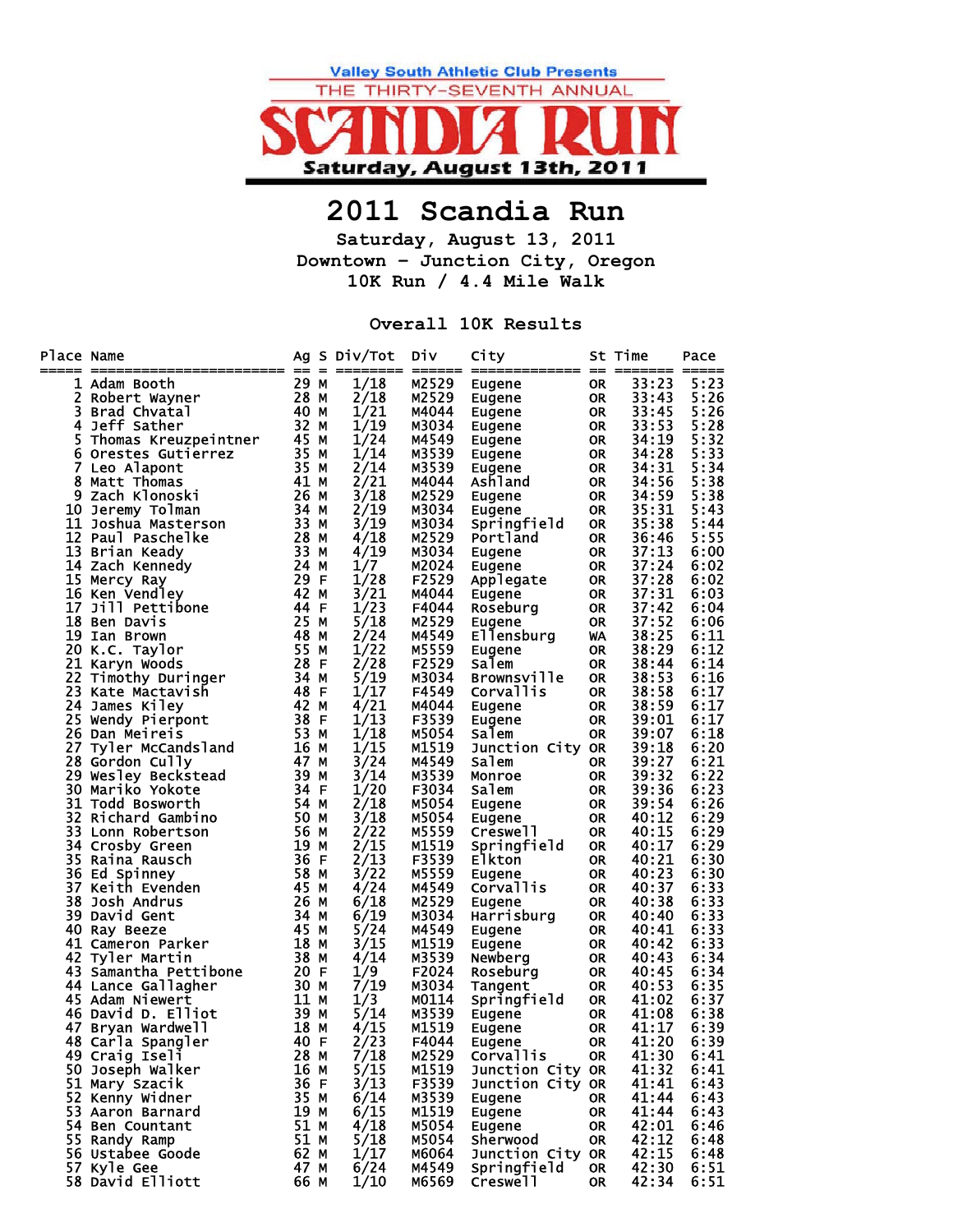|                                                                                                                                                                                                                                                     |                                                    | 2/10  | M6569 | Fossil                                                                     | 0R        | 42:39      | 6:52 |
|-----------------------------------------------------------------------------------------------------------------------------------------------------------------------------------------------------------------------------------------------------|----------------------------------------------------|-------|-------|----------------------------------------------------------------------------|-----------|------------|------|
|                                                                                                                                                                                                                                                     |                                                    | 5/21  | M4044 |                                                                            | <b>OR</b> | 42:40      | 6:52 |
|                                                                                                                                                                                                                                                     |                                                    | 4/22  | M5559 | Eugene<br>Coburg                                                           | <b>OR</b> | 42:43      | 6:53 |
|                                                                                                                                                                                                                                                     |                                                    | 7/15  | M1519 | Cobury<br>Eugene OR<br>Harrisburg OR<br>Turane OR                          |           | 42:45      | 6:53 |
|                                                                                                                                                                                                                                                     |                                                    | 8/15  | M1519 |                                                                            |           | 42:47      | 6:54 |
|                                                                                                                                                                                                                                                     |                                                    | 6/21  | M4044 |                                                                            |           | 42:50      | 6:54 |
|                                                                                                                                                                                                                                                     |                                                    | 6/18  | M5054 |                                                                            |           | 43:02      | 6:56 |
|                                                                                                                                                                                                                                                     |                                                    | 1/11  | F5559 |                                                                            |           | 43:04      | 6:56 |
|                                                                                                                                                                                                                                                     |                                                    |       |       |                                                                            |           |            |      |
|                                                                                                                                                                                                                                                     |                                                    | 9/15  | M1519 |                                                                            |           | 43:07      | 6:57 |
|                                                                                                                                                                                                                                                     |                                                    | 7/18  | M5054 | <b>Eugene</b><br>Applegate OR<br>Salem OR<br>Eugene OR                     |           | 43:14      | 6:58 |
|                                                                                                                                                                                                                                                     |                                                    | 2/17  | M6064 | Cave Junction OR                                                           |           | 43:19      | 6:59 |
|                                                                                                                                                                                                                                                     |                                                    | 3/23  | F4044 | Eugene                                                                     | <b>OR</b> | 43:20      | 6:59 |
|                                                                                                                                                                                                                                                     |                                                    | 3/17  | м6064 | Corvallis                                                                  | OR        | 43:36      | 7:01 |
|                                                                                                                                                                                                                                                     |                                                    | 4/13  | F3539 |                                                                            | OR        | 43:43      | 7:03 |
|                                                                                                                                                                                                                                                     |                                                    | 7/24  | M4549 |                                                                            | <b>OR</b> | 44:14      | 7:08 |
|                                                                                                                                                                                                                                                     |                                                    |       |       | Eugene<br>Roseburg<br>Portland                                             |           |            |      |
|                                                                                                                                                                                                                                                     |                                                    | 8/24  | M4549 |                                                                            | OR        | 44:21      | 7:09 |
|                                                                                                                                                                                                                                                     |                                                    | 5/13  | F3539 | Springfield                                                                | <b>OR</b> | 44:30      | 7:10 |
|                                                                                                                                                                                                                                                     |                                                    | 8/18  | M5054 | Dundee                                                                     | <b>OR</b> | 44:34      | 7:11 |
|                                                                                                                                                                                                                                                     |                                                    | 9/24  | M4549 | Eugene OR<br>Eugene OR<br>Eugene OR<br>Eugene OR<br>Eugene OR<br>Eugene OP |           | 44:39      | 7:11 |
|                                                                                                                                                                                                                                                     |                                                    | 8/18  | M2529 |                                                                            |           | 44:50      | 7:13 |
|                                                                                                                                                                                                                                                     |                                                    | 2/20  | F3034 |                                                                            |           | 44:54      | 7:14 |
|                                                                                                                                                                                                                                                     |                                                    | 8/19  | м3034 |                                                                            |           | 44:55      | 7:14 |
|                                                                                                                                                                                                                                                     |                                                    | 10/15 | M1519 |                                                                            |           | 45:00      | 7:15 |
|                                                                                                                                                                                                                                                     |                                                    | 10/24 | M4549 |                                                                            | OR        | 45:01      | 7:15 |
|                                                                                                                                                                                                                                                     |                                                    |       |       | Eugene                                                                     |           |            |      |
|                                                                                                                                                                                                                                                     |                                                    | 7/14  | M3539 | Junction City OR                                                           |           | 45:04      | 7:16 |
|                                                                                                                                                                                                                                                     |                                                    | 7/21  | M4044 | Junction City OR                                                           |           | 45:09      | 7:16 |
|                                                                                                                                                                                                                                                     |                                                    | 5/22  | M5559 | Eugene                                                                     | <b>OR</b> | 45:11      | 7:17 |
|                                                                                                                                                                                                                                                     |                                                    | 11/24 | M4549 | Eugene                                                                     | <b>OR</b> | 45:13      | 7:17 |
|                                                                                                                                                                                                                                                     |                                                    | 6/22  | M5559 | <b>Cottage Grove OR</b>                                                    |           | 45:34      | 7:20 |
|                                                                                                                                                                                                                                                     |                                                    | 1/11  | F1519 | Junction City OR                                                           |           | 45:42      | 7:22 |
|                                                                                                                                                                                                                                                     |                                                    | 9/19  | M3034 | Eugene                                                                     | <b>OR</b> | 45:48      | 7:23 |
|                                                                                                                                                                                                                                                     |                                                    | 2/11  | F1519 | Eugene                                                                     | OR        | 45:49      | 7:23 |
|                                                                                                                                                                                                                                                     |                                                    |       |       |                                                                            |           |            |      |
|                                                                                                                                                                                                                                                     |                                                    | 10/19 | M3034 | Junction City OR                                                           |           | 45:51      | 7:23 |
|                                                                                                                                                                                                                                                     |                                                    | 9/18  | M2529 | Harrisburg                                                                 | OR        | 45:56      | 7:24 |
|                                                                                                                                                                                                                                                     |                                                    | 11/19 | M3034 | Junction City OR                                                           |           | 45:59      | 7:24 |
|                                                                                                                                                                                                                                                     |                                                    | 7/22  | M5559 | Eugene<br>Eugene<br>Eugene<br>Corvallis<br>Springfield                     | OR        | 46:03      | 7:25 |
|                                                                                                                                                                                                                                                     |                                                    | 4/17  | м6064 |                                                                            | OR        | 46:06      | 7:26 |
|                                                                                                                                                                                                                                                     |                                                    | 12/24 | M4549 |                                                                            | OR        | 46:09      | 7:26 |
|                                                                                                                                                                                                                                                     |                                                    | 8/22  | M5559 |                                                                            | <b>OR</b> | 46:13      | 7:27 |
|                                                                                                                                                                                                                                                     |                                                    | 8/14  | M3539 |                                                                            | <b>OR</b> | 46:14      | 7:27 |
|                                                                                                                                                                                                                                                     |                                                    |       |       |                                                                            |           |            | 7:27 |
|                                                                                                                                                                                                                                                     |                                                    | 8/21  | M4044 | Eugene                                                                     | <b>OR</b> | 46:15      |      |
|                                                                                                                                                                                                                                                     |                                                    | 9/21  | M4044 | Eugene                                                                     | <b>OR</b> | 46:20      | 7:28 |
|                                                                                                                                                                                                                                                     |                                                    | 11/15 | M1519 | Junction City OR                                                           |           | 46:22      | 7:28 |
|                                                                                                                                                                                                                                                     |                                                    | 9/22  | M5559 | <b>Example 1</b><br>Eugene                                                 |           | 46:24      | 7:28 |
| 59 Dan Ousley 65 MM<br>60 James Woodman 65 MM<br>61 Joe Clark<br>62 Harrison Satterwaite<br>62 Harrison Satterwaite<br>63 Presston Banks 64 Phil Johnson 40 MM<br>66 Suzanne Ray Stromme<br>66 Suzanne Ray 55 Sponne 40 MM MM M60 Suzanne Ray 67 Ja |                                                    | 10/21 | M4044 | Spfld<br>Mill Creek WA<br>Eugene OR<br>Springfield OR<br>spfld             |           | 46:25      | 7:29 |
|                                                                                                                                                                                                                                                     |                                                    | 10/18 | M2529 |                                                                            |           | 46:41      | 7:31 |
|                                                                                                                                                                                                                                                     |                                                    | 13/24 | M4549 |                                                                            |           | 46:48      | 7:32 |
|                                                                                                                                                                                                                                                     |                                                    | 14/24 | M4549 |                                                                            |           | 46:50      | 7:33 |
|                                                                                                                                                                                                                                                     |                                                    | 5/17  | M6064 | <b>Corvallis</b>                                                           | <b>OR</b> | 46:55      | 7:33 |
| 35 F<br>108 Kara Andrus                                                                                                                                                                                                                             |                                                    | 6/13  | F3539 | Springfield OR                                                             |           | 47:01 7:34 |      |
| 109 Kirstin Rice                                                                                                                                                                                                                                    | 43 F                                               | 4/23  | F4044 | Eugene                                                                     | 0R        | 47:09      | 7:36 |
| 110 Greg Lyons                                                                                                                                                                                                                                      | 32 M                                               | 12/19 | M3034 | Eugene                                                                     | <b>OR</b> | 47:16      | 7:37 |
| 111 Tyler Petersen                                                                                                                                                                                                                                  |                                                    | 11/18 | M2529 | Farmington, U UT                                                           |           | 47:18      | 7:37 |
|                                                                                                                                                                                                                                                     |                                                    | 3/28  | F2529 |                                                                            |           | 47:19      | 7:37 |
| 112 Jackie Petersen                                                                                                                                                                                                                                 |                                                    |       |       | Farmington, U UT                                                           |           |            |      |
| 113 Marv Colby                                                                                                                                                                                                                                      |                                                    | 13/19 | м3034 | salem                                                                      | 0R        | 47:24      | 7:38 |
| 114 Anita Horsley                                                                                                                                                                                                                                   |                                                    | 5/23  | F4044 | Eugene                                                                     | <b>OR</b> | 47:29      | 7:39 |
| 115 Dathan Ashcroft                                                                                                                                                                                                                                 |                                                    | 12/18 | M2529 | Eugene                                                                     | <b>OR</b> | 47:34      | 7:40 |
| 116 Jared Brewer                                                                                                                                                                                                                                    |                                                    | 14/19 | м3034 | Springfield                                                                | <b>OR</b> | 47:57      | 7:43 |
| 117 Jon Oleson                                                                                                                                                                                                                                      |                                                    | 15/24 | M4549 | Junction City OR                                                           |           | 48:11      | 7:46 |
| 118 Christi Duhaime                                                                                                                                                                                                                                 | 32<br>29 29<br>31 44<br>44 29 33<br>45<br>42<br>42 | 6/23  | F4044 | Eugene                                                                     | 0R        | 48:14      | 7:46 |
| 119 Stanley Winther                                                                                                                                                                                                                                 |                                                    | 6/17  | м6064 | Eugene                                                                     | <b>OR</b> | 48:38      | 7:50 |
| 120 Fredy Medrano                                                                                                                                                                                                                                   |                                                    | 10/22 | M5559 | Eugene                                                                     | <b>OR</b> | 48:45      | 7:51 |
| 121 Bryan Eilers                                                                                                                                                                                                                                    |                                                    | 11/21 | M4044 | Lebanon                                                                    | <b>OR</b> | 48:46      | 7:51 |
| 122 Nathan Luke                                                                                                                                                                                                                                     |                                                    | 13/18 | M2529 | St.Michael                                                                 | AK        | 48:54      | 7:53 |
|                                                                                                                                                                                                                                                     |                                                    |       |       |                                                                            |           |            |      |
| 123 Timothy Godsil                                                                                                                                                                                                                                  |                                                    | 7/17  | м6064 | Eugene                                                                     | <b>OR</b> | 49:00      | 7:54 |
| 124 Brian Keogh                                                                                                                                                                                                                                     |                                                    | 12/21 | M4044 | Eugene                                                                     | OR.       | 49:07      | 7:55 |
| 125 Joseph Gilg                                                                                                                                                                                                                                     |                                                    | 8/17  | м6064 | Eugene,                                                                    | OR.       | 49:21      | 7:57 |
| 126 Julianne Schutfort                                                                                                                                                                                                                              |                                                    | 2/17  | F4549 | Corvallis                                                                  | OR.       | 49:23      | 7:57 |
| 127 Terry Froemming                                                                                                                                                                                                                                 |                                                    | 9/17  | M6064 | Eugene                                                                     | <b>OR</b> | 49:25      | 7:58 |
| 128 Timothy Riley                                                                                                                                                                                                                                   |                                                    | 2/7   | M2024 | Eugene                                                                     | OR.       | 49:27      | 7:58 |
| 129 Rob Boese                                                                                                                                                                                                                                       |                                                    | 16/24 | M4549 | Harrisburg                                                                 | 0R        | 49:31      | 7:58 |
| 130 Jared Snider                                                                                                                                                                                                                                    |                                                    | 15/19 | M3034 | Eugene                                                                     | 0R        | 49:35      | 7:59 |
| 131 Robert Rotert                                                                                                                                                                                                                                   |                                                    | 14/18 | M2529 | Eugene                                                                     | <b>OR</b> | 49:39      | 8:00 |
| 132 Mindy Cline                                                                                                                                                                                                                                     |                                                    | 7/13  | F3539 | Cottage Grove OR                                                           |           | 49:47      | 8:01 |
| 133 Johan Brouns                                                                                                                                                                                                                                    |                                                    | 3/10  | M6569 | Eugene                                                                     | OR        | 49:48      | 8:01 |
|                                                                                                                                                                                                                                                     |                                                    |       |       |                                                                            |           |            |      |
| 134 Jon Hutley                                                                                                                                                                                                                                      |                                                    | 13/21 | M4044 | Garden Home                                                                | <b>OR</b> | 49:50      | 8:02 |
| 135 Brad Bauer                                                                                                                                                                                                                                      |                                                    | 17/24 | M4549 | Lebanon                                                                    | <b>OR</b> | 49:51      | 8:02 |
| 136 Jeff Murkin                                                                                                                                                                                                                                     |                                                    | 14/21 | M4044 | Monroe                                                                     | OR.       | 49:53      | 8:02 |
| 137 Zoe Ash                                                                                                                                                                                                                                         |                                                    | 3/11  | F1519 | Eugene                                                                     | OR.       | 49:56      | 8:03 |
| 138 Rachel Jensen                                                                                                                                                                                                                                   | 47 M<br>44 M<br>44 M<br>19 F<br>19 F               | 4/11  | F1519 | Eugene                                                                     | OR.       | 49:58      | 8:03 |
| 139 Eric Gutierrez                                                                                                                                                                                                                                  | 36 M<br>26 F                                       | 9/14  | M3539 | Springfield                                                                | <b>OR</b> | 50:00      | 8:03 |
| 140 Kelsey Hubbard                                                                                                                                                                                                                                  |                                                    | 4/28  | F2529 | Stayton                                                                    | OR        | 50:02      | 8:04 |
| 141 Brian Jewett                                                                                                                                                                                                                                    | 43 M                                               | 15/21 | M4044 | Eugene                                                                     | <b>OR</b> | 50:04      | 8:04 |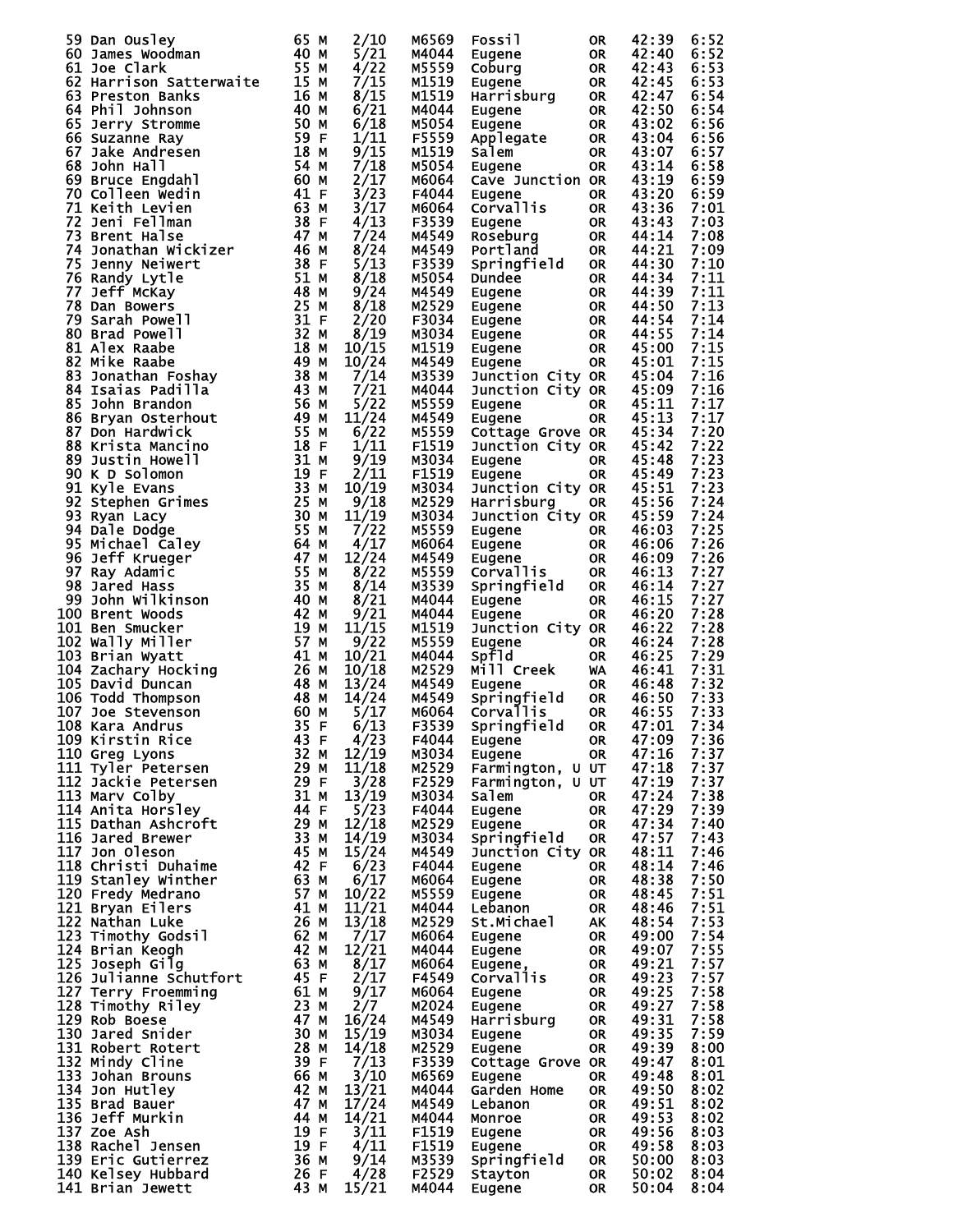| 142 Chris Bothman                                                                                                                                                                                                                                      | 41 M | 16/21 | M4044          | Eugene                             | 0R        | 50:08          | 8:04         |
|--------------------------------------------------------------------------------------------------------------------------------------------------------------------------------------------------------------------------------------------------------|------|-------|----------------|------------------------------------|-----------|----------------|--------------|
|                                                                                                                                                                                                                                                        |      | 11/22 | M5559          | Springfield                        | <b>OR</b> | 50:14          | 8:05         |
|                                                                                                                                                                                                                                                        |      | 3/17  | F4549          | Eugene                             | <b>OR</b> | 50:15          | 8:06         |
| 142 Chris Bothman<br>143 Matt Dawson<br>144 Kristi Johnson<br>144 Kristi Johnson<br>144 Kristi Johnson<br>145 Mike Spangler<br>146 Mike Favret<br>147 Michael Jamieson<br>148 Mike Favret<br>147 Mike Favret<br>147 Mike Favret<br>147 Mike Favret<br> |      | 18/24 | M4549          | Eugene                             | <b>OR</b> | 50:19          | 8:06         |
|                                                                                                                                                                                                                                                        |      | 12/22 | M5559          | Eugene                             | <b>OR</b> | 50:25          | 8:07         |
|                                                                                                                                                                                                                                                        |      | 9/18  | M5054          |                                    | <b>OR</b> | 50:36          | 8:09         |
|                                                                                                                                                                                                                                                        |      |       |                | Eugene                             |           |                |              |
|                                                                                                                                                                                                                                                        |      | 19/24 | M4549          | Springfield                        | <b>OR</b> | 50:38          | 8:09         |
|                                                                                                                                                                                                                                                        |      | 13/22 | M5559          | Eugene                             | <b>OR</b> | 50:43          | 8:10         |
|                                                                                                                                                                                                                                                        |      | 5/11  | F1519          | Junction City OR                   |           | 50:48          | 8:11         |
|                                                                                                                                                                                                                                                        |      | 8/13  | F3539          | Eugene                             | <b>OR</b> | 50:54          | 8:12         |
|                                                                                                                                                                                                                                                        |      | 14/22 | M5559          | Sun Valley                         | <b>NV</b> | 50:55          | 8:12         |
|                                                                                                                                                                                                                                                        |      |       |                |                                    |           |                |              |
|                                                                                                                                                                                                                                                        |      | 12/15 | M1519          | Springfield                        | <b>OR</b> | 50:57          | 8:12         |
|                                                                                                                                                                                                                                                        |      | 15/22 | M5559          | Sweet Home                         | <b>OR</b> | 50:59          | 8:13         |
|                                                                                                                                                                                                                                                        |      | 20/24 | M4549          | wellfleet                          | MA        | 51:01          | 8:13         |
|                                                                                                                                                                                                                                                        |      | 4/10  | M6569          | Eugene                             | <b>OR</b> | 51:03          | 8:13         |
|                                                                                                                                                                                                                                                        |      | 4/17  | F4549          | Eugene                             | <b>OR</b> | 51:07          | 8:14         |
|                                                                                                                                                                                                                                                        |      |       |                |                                    |           |                |              |
|                                                                                                                                                                                                                                                        |      | 16/19 | M3034          | Springfield                        | <b>OR</b> | 51:19          | 8:16         |
|                                                                                                                                                                                                                                                        |      | 2/3   | M0114          | Springfield                        | <b>OR</b> | 51:20          | 8:16         |
|                                                                                                                                                                                                                                                        |      | 3/20  | F3034          | Junction City OR                   |           | 51:21          | 8:16         |
|                                                                                                                                                                                                                                                        |      | 5/28  | F2529          | Sutherlin                          | <b>OR</b> | 51:33          | 8:18         |
|                                                                                                                                                                                                                                                        |      | 10/17 | M6064          |                                    |           | 51:38          | 8:19         |
|                                                                                                                                                                                                                                                        |      |       |                | Junction City OR                   |           |                |              |
|                                                                                                                                                                                                                                                        |      | 11/17 | M6064          | Eugene                             | <b>OR</b> | 51:40          | 8:19         |
|                                                                                                                                                                                                                                                        |      | 10/14 | M3539          | Eugene                             | <b>OR</b> | 51:42          | 8:20         |
|                                                                                                                                                                                                                                                        |      | 6/11  | F1519          | Philomath                          | <b>OR</b> | 51:43          | 8:20         |
|                                                                                                                                                                                                                                                        |      | 4/20  | F3034          | Portland                           | <b>OR</b> | 51:45          | 8:20         |
|                                                                                                                                                                                                                                                        |      | 17/21 | M4044          | Monmouth                           | <b>OR</b> | 51:46          | 8:20         |
|                                                                                                                                                                                                                                                        |      |       |                |                                    |           |                |              |
|                                                                                                                                                                                                                                                        |      | 5/20  | F3034          | Salem                              | <b>OR</b> | 51:48          | 8:21         |
|                                                                                                                                                                                                                                                        |      | 5/17  | F4549          | Elmira                             | <b>OR</b> | 51:53          | 8:21         |
|                                                                                                                                                                                                                                                        |      | 7/11  | F1519          | Junction City OR                   |           | 52:01          | 8:23         |
|                                                                                                                                                                                                                                                        |      | 17/19 | M3034          | Eugene                             | <b>OR</b> | 52:04          | 8:23         |
|                                                                                                                                                                                                                                                        |      |       | M7099          |                                    |           | 52:06          | 8:24         |
|                                                                                                                                                                                                                                                        |      | 1/6   |                | Eugene                             | <b>OR</b> |                |              |
|                                                                                                                                                                                                                                                        |      | 6/28  | F2529          | Eugene                             | <b>OR</b> | 52:09          | 8:24         |
|                                                                                                                                                                                                                                                        |      | 16/22 | M5559          | Eugene                             | <b>OR</b> | 52:11          | 8:24         |
|                                                                                                                                                                                                                                                        |      | 10/18 | M5054          | Eugene                             | <b>OR</b> | 52:19          | 8:26         |
|                                                                                                                                                                                                                                                        |      | 7/28  | F2529          | Monmouth                           | <b>OR</b> | 52:23          | 8:26         |
|                                                                                                                                                                                                                                                        |      | 2/11  |                |                                    |           |                | 8:27         |
|                                                                                                                                                                                                                                                        |      |       | F5559          | Eugene                             | OR.       | 52:25          |              |
|                                                                                                                                                                                                                                                        |      | 6/17  | F4549          | Eugene                             | 0R        | 52:29          | 8:27         |
|                                                                                                                                                                                                                                                        |      | 8/11  | F1519          | Eugene                             | 0R        | 52:31          | 8:27         |
|                                                                                                                                                                                                                                                        |      | 21/24 | M4549          | Eugene                             | <b>OR</b> | 52:36          | 8:28         |
|                                                                                                                                                                                                                                                        |      | 1/3   | F0114          | Eugene                             | 0R        | 52:40          | 8:29         |
|                                                                                                                                                                                                                                                        |      |       |                |                                    |           |                |              |
|                                                                                                                                                                                                                                                        |      | 7/17  | F4549          | Portland                           | <b>OR</b> | 52:44          | 8:30         |
|                                                                                                                                                                                                                                                        |      | 2/9   | F2024          | Eugene                             | <b>OR</b> | 52:48          | 8:30         |
|                                                                                                                                                                                                                                                        |      | 12/17 | M6064          | Eugene                             | <b>OR</b> | 52:59          | 8:32         |
|                                                                                                                                                                                                                                                        |      | 11/18 | M5054          | Corvallis                          | <b>OR</b> | 53:11          | 8:34         |
|                                                                                                                                                                                                                                                        |      | 22/24 | M4549          |                                    |           | 53:19          | 8:35         |
|                                                                                                                                                                                                                                                        |      |       |                |                                    |           |                |              |
|                                                                                                                                                                                                                                                        |      | 7/23  | F4044          | Eugene                             | <b>OR</b> | 53:23          | 8:36         |
|                                                                                                                                                                                                                                                        |      | 3/9   | F2024          | Junction City OR                   |           | 53:27          | 8:37         |
|                                                                                                                                                                                                                                                        |      | 4/9   | F2024          | Junction City OR                   |           | 53:29          | 8:37         |
|                                                                                                                                                                                                                                                        |      | 5/10  | M6569          | Eugene                             | 0R        | 53:31          | 8:37         |
|                                                                                                                                                                                                                                                        |      |       | M4044          | Eugene                             | OR        | 53:58          | 8:42         |
|                                                                                                                                                                                                                                                        |      |       | F4549          |                                    | <b>OR</b> | 54:00          | 8:42         |
|                                                                                                                                                                                                                                                        |      |       |                | Eugene                             |           |                |              |
|                                                                                                                                                                                                                                                        |      |       | M1519          | Junction City OR                   |           | 54:06          | 8:43         |
|                                                                                                                                                                                                                                                        |      |       | F4549          | agane OR<br>Corvallis OR<br>Eugene |           | 54:08          | 8:43         |
|                                                                                                                                                                                                                                                        |      |       | M2529          |                                    |           | 54:08          | 8:43         |
|                                                                                                                                                                                                                                                        |      |       | M6064          | Eugene                             | <b>OR</b> | 54:14          | 8:44         |
|                                                                                                                                                                                                                                                        |      |       | F2529          | <sub>Eugene</sub><br>Eugene        | <b>OR</b> | 54:17          | 8:45         |
|                                                                                                                                                                                                                                                        |      |       |                |                                    |           |                |              |
|                                                                                                                                                                                                                                                        |      |       | F3034          | Eugene                             | <b>OR</b> | 54:21          | 8:45         |
|                                                                                                                                                                                                                                                        |      |       | M5054          | Junction City OR                   |           | 54:24          | 8:46         |
|                                                                                                                                                                                                                                                        |      |       | M5054          | Hillsboro                          | OR.       | 54:39          | 8:48         |
|                                                                                                                                                                                                                                                        |      |       | M2024          | Hillsboro                          | <b>OR</b> | 54:40          | 8:48         |
|                                                                                                                                                                                                                                                        |      |       | M5559          | Eugene                             |           | 54:44          | 8:49         |
|                                                                                                                                                                                                                                                        |      |       | F2529          | OR                                 |           | 54:51          | 8:50         |
|                                                                                                                                                                                                                                                        |      |       |                | Eugene                             |           |                |              |
|                                                                                                                                                                                                                                                        |      |       | M6569          | Eugene<br>Eugene                   | OR<br>OR  | 54:54          | 8:51         |
|                                                                                                                                                                                                                                                        |      |       | F2529          |                                    |           | 54:55          | 8:51         |
|                                                                                                                                                                                                                                                        |      |       | F4549          | Eugene OR<br>Corvallis OR          |           | 55:00          | 8:51         |
|                                                                                                                                                                                                                                                        |      |       | M4549          |                                    |           | 55:07          | 8:53         |
|                                                                                                                                                                                                                                                        |      |       | M2024          |                                    | <b>OR</b> | 55:17          | 8:54         |
|                                                                                                                                                                                                                                                        |      |       |                | Eugene                             |           |                |              |
|                                                                                                                                                                                                                                                        |      |       | F2529          | Eugene                             | <b>OR</b> | 55:21          | 8:55         |
|                                                                                                                                                                                                                                                        |      |       | M5054          | Junction City OR                   |           | 55:23          | 8:55         |
|                                                                                                                                                                                                                                                        |      |       | F5054          | Eugene                             | <b>OR</b> | 55:25          | 8:56         |
|                                                                                                                                                                                                                                                        |      |       | F2529          |                                    |           | 55:29          | 8:56         |
|                                                                                                                                                                                                                                                        |      |       | F3034          |                                    |           | 55:35          | 8:57         |
|                                                                                                                                                                                                                                                        |      |       |                |                                    |           |                |              |
|                                                                                                                                                                                                                                                        |      |       | F2024          | Eugene                             | <b>OR</b> | 55:40          | 8:58         |
|                                                                                                                                                                                                                                                        |      |       | M5054          | Junction City OR                   |           | 55:43          | 8:58         |
|                                                                                                                                                                                                                                                        |      |       | M5054          | Eugene                             | OR        | 55:50          | 9:00         |
|                                                                                                                                                                                                                                                        |      |       | F3539          | Eugene                             | OR        | 56:09          | 9:03         |
|                                                                                                                                                                                                                                                        |      |       |                |                                    |           |                |              |
|                                                                                                                                                                                                                                                        |      |       |                | Corvallis OR<br>Eugene OR          |           | 56:14          | 9:03         |
|                                                                                                                                                                                                                                                        |      |       | F3539          | Eugene                             |           | 56:26          | 9:05         |
|                                                                                                                                                                                                                                                        |      |       |                |                                    |           |                |              |
|                                                                                                                                                                                                                                                        |      |       | F3034          | Eugene                             | <b>OR</b> | 56:28          | 9:06         |
|                                                                                                                                                                                                                                                        |      |       |                |                                    |           |                |              |
|                                                                                                                                                                                                                                                        |      |       | F1519          | Junction City OR                   |           | 56:31          | 9:06         |
|                                                                                                                                                                                                                                                        |      |       | M5054          | Eugene                             |           | 56:32          | 9:06         |
| 189 Jenny Van Loo<br>191 Rick Keller<br>191 Lee Moody<br>191 Lee Moody<br>191 Lee Moody<br>192 Therese Bauer<br>192 Benjamin Goodman<br>187 Baller<br>194 Shellie Robertson<br>187 Baller<br>194 Shellie Robertson<br>187 Baller<br>197 Sarah Fretwel  |      |       | M0114<br>M4044 | OR<br>OR<br>Eugene<br>Eugene       | <b>OR</b> | 56:34<br>56:35 | 9:07<br>9:07 |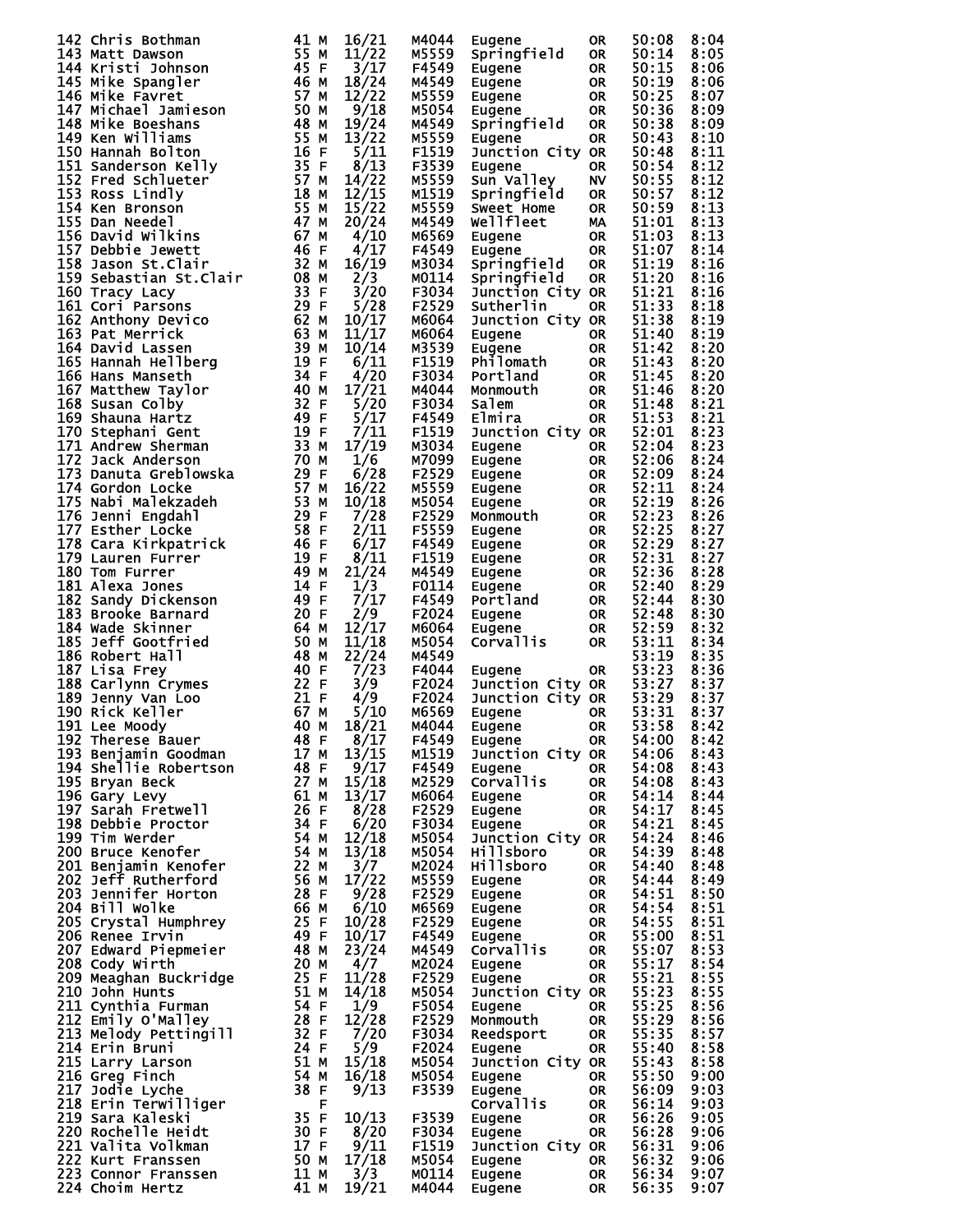| 225 Tina Hertz<br>1227 Brandy Thompson<br>1327 Brandy Thompson<br>1327 Brandy Thompson<br>1328 Haidy Lee<br>1320 Baxid Martinez<br>1320 David Martinez<br>1320 David Martinez<br>1320 David Martinez<br>1320 Rathleen Malekzadeh<br>1328 Michael<br>г4044 Eugene<br>F3034 Eugen <u>e</u><br>мбоб4 C-<br>56:50<br>9:09<br><b>OR</b><br>$M6064$ Corvallis<br>56:56<br>9:10<br><b>OR</b><br>57:09<br>9:12<br>F3034 Eugene<br><b>OR</b><br>9:12<br>57:10<br>Junction City OR<br>M3034<br>57:25<br>57:37<br>9:15<br>M4044<br>OR .<br>Eugene<br>9:17<br>F5054<br><b>OR</b><br>Eugene<br>57:39<br>9:17<br>F3539<br><b>OR</b><br>Eugene<br>Springfield<br>9:17<br>57:41<br>M3539<br><b>OR</b><br>57:42<br>9:18<br>F0114<br><b>OR</b><br>Eugene<br>Eugene OR<br>Springfield OR<br>57:44<br>9:18<br>M3539<br><b>OR</b><br>57:51<br>9:19<br>M2529<br>9:21<br>58:04<br>F4044 Eugene<br><b>OR</b><br>Springifficion<br>Eugene OR<br>Eugene OR<br>Eugene OR<br>הבר+ה<br>9:22<br>58:08<br>F4044<br>9:22<br>58:09<br>F6064<br>9:23<br>58:14<br>F2529 Portland<br>9:23<br>58:16<br>F3034 Junction City OR<br>9:24<br>58:19<br>м7099<br><b>OR</b><br>Eugene<br>58:23<br>9:24<br><b>OR</b><br>F3034<br>Eugene<br>58:25<br>9:24<br>м6064<br>Eugene<br>Eugene OR<br>Eugene OR<br>Eugene OR<br>Elmira OR<br>Eugene OR<br>Eugene OR<br>Eugene OR<br>58:35<br>9:26<br>F2529<br>9:27<br>F6064<br>58:40<br>9:28<br>F6569<br>58:47<br>9:29<br>58:53<br>F4549<br>9:29<br>58:54<br>M7099<br>9:30<br>59:01<br>F5054 Eugene<br>F2529<br>59:10<br>9:32<br>Farmington, U UT<br>59:36<br>9:36<br>F4044 Harrisburg OR<br>F5559<br>9:36<br>Corvallis OR 59:39<br>Corvallis OR 59:39<br>Portland OR 1:00:04<br>Harrisburg OR 1:00:07<br>Eugene OR 1:00:45<br>M5559<br>9:40<br>9:41<br>M5054<br>M1519<br>9:42<br>9:47<br>F3034<br>OR 1:00:45<br>Eugene<br>Junction City OR 1:00:48<br>9:48<br>м6569<br>Junction City OR 1:00:48 9:48<br>Sherwood OR 1:00:51 9:48<br>Portland OR 1:00:54 9:48<br>Harrisburg OR 1:01:05 9:50<br>Eugene OR 1:01:06 9:50<br>Springfield OR 1:01:51 9:58<br>Eugene OR 1:02:24 10:03<br>Eugene OR 1:02:24 10:07<br>Oregon O<br>F2024<br>F2529<br>F4549<br>F2529<br>F3034<br>F4044<br>F4549<br>M2024<br>M2529<br>M2024<br>M2024<br>M6569<br>F5054<br>F5559<br>F4549<br>272 Beverlea Hughes<br>272 Beverlea Hughes<br>273 Pamela Long<br>274 Tim Henderson<br>274 Tim Henderson<br>275 Rachel ward<br>275 Rachel ward<br>275 Rachel ward<br>285 Rebecca McCaulley<br>287 Trace ward<br>277 Trace ward<br>287 Trace ward<br>28<br>M5559<br>Eugene OR 1:04:04 10:19<br>$F1519$ Eugene<br>$F2529$ Albany<br>OR 1:04:07 10:19<br>OR 1:04:07 10:19<br>OR 1:04:08 10:20<br>Eugene OR 1:04:11 10:20<br>Corvallis OR 1:04:17 10:21<br>M4549<br>F2529<br>OR $1:04:21$ 10:22<br>OR 1:04:35 10:24<br>F4044<br>Eugene<br>M4044<br>Eugene<br>OR 1:04:57 10:28<br>F4044<br>Eugene<br>Junction City OR 1:05:05 10:29<br>F2024<br>OR 1:05:08 10:29<br>F4549<br>Eugene<br>OR 1:05:13 10:30<br>M7099<br>Eugene<br>Eugene OR 1:05:15 10:30<br>Springfield OR 1:05:18 10:31<br>F6064<br>F1519<br>Eugene OR 1:05:20 10:31<br>Eugene OR 1:05:20 10:31<br>Salem OR 1:05:41 10:35<br>Eugene OR 1:05:50 10:36<br>Eugene OR 1:05:53 10:37<br>Eugene OR 1:06:21 10:41<br>Tryine CA 1:06:29 10:42<br>M5559<br>M3539<br>F5559<br>F4044<br>F4044<br>F5054<br>Vancouver<br>Vancouver<br>WA 1:06:32 10:43<br>Eugene<br>OR 1:06:46 10:45<br>Eugene<br>OR 1:06:50 10:46<br>OR 1:06:50 10:46<br>F3034<br>F4549<br>F5559<br>M5559<br>F5559<br>OR 1:06:51 10:46<br>Eugene<br>Myrtle Point OR 1:07:02 10:48<br>M6064<br>OR 1:07:05 10:48<br>F2529<br>Tualatin<br>OR 1:07:05 10:48<br>OR 1:07:17 10:50<br>F3034<br>Eugene<br>OR 1:07:41 10:54<br>OR 1:07:43 10:54<br>F4044<br>Eugene<br>F5559<br>Salem<br>Albany<br>OR 1:07:49 10:55<br>F5054<br>1:07:51 10:56<br>F4549<br>Myrtle Point OR 1:07:53 10:56<br>F5559<br>F3034 Junction City OR 1:08:13 10:59<br>1:08:15 10:59<br>F4044 |  |  | 0R | 56:37 | 9:07 |
|--------------------------------------------------------------------------------------------------------------------------------------------------------------------------------------------------------------------------------------------------------------------------------------------------------------------------------------------------------------------------------------------------------------------------------------------------------------------------------------------------------------------------------------------------------------------------------------------------------------------------------------------------------------------------------------------------------------------------------------------------------------------------------------------------------------------------------------------------------------------------------------------------------------------------------------------------------------------------------------------------------------------------------------------------------------------------------------------------------------------------------------------------------------------------------------------------------------------------------------------------------------------------------------------------------------------------------------------------------------------------------------------------------------------------------------------------------------------------------------------------------------------------------------------------------------------------------------------------------------------------------------------------------------------------------------------------------------------------------------------------------------------------------------------------------------------------------------------------------------------------------------------------------------------------------------------------------------------------------------------------------------------------------------------------------------------------------------------------------------------------------------------------------------------------------------------------------------------------------------------------------------------------------------------------------------------------------------------------------------------------------------------------------------------------------------------------------------------------------------------------------------------------------------------------------------------------------------------------------------------------------------------------------------------------------------------------------------------------------------------------------------------------------------------------------------------------------------------------------------------------------------------------------------------------------------------------------------------------------------------------------------------------------------------------------------------------------------------------------------------------------------------------------------------------------------------------------------------------------------------------------------------------------------------------------------------------------------------------------------------------------------------------------------------------------------------------------------------------------------------------------------------------------------------------------------------------------------------------------------------------------------------------------------------------------------------------------------------------------------------------------------------------------------------------------------------------------------------------------------------------------------------------------------------------------|--|--|----|-------|------|
|                                                                                                                                                                                                                                                                                                                                                                                                                                                                                                                                                                                                                                                                                                                                                                                                                                                                                                                                                                                                                                                                                                                                                                                                                                                                                                                                                                                                                                                                                                                                                                                                                                                                                                                                                                                                                                                                                                                                                                                                                                                                                                                                                                                                                                                                                                                                                                                                                                                                                                                                                                                                                                                                                                                                                                                                                                                                                                                                                                                                                                                                                                                                                                                                                                                                                                                                                                                                                                                                                                                                                                                                                                                                                                                                                                                                                                                                                                                                |  |  |    |       |      |
|                                                                                                                                                                                                                                                                                                                                                                                                                                                                                                                                                                                                                                                                                                                                                                                                                                                                                                                                                                                                                                                                                                                                                                                                                                                                                                                                                                                                                                                                                                                                                                                                                                                                                                                                                                                                                                                                                                                                                                                                                                                                                                                                                                                                                                                                                                                                                                                                                                                                                                                                                                                                                                                                                                                                                                                                                                                                                                                                                                                                                                                                                                                                                                                                                                                                                                                                                                                                                                                                                                                                                                                                                                                                                                                                                                                                                                                                                                                                |  |  |    |       |      |
|                                                                                                                                                                                                                                                                                                                                                                                                                                                                                                                                                                                                                                                                                                                                                                                                                                                                                                                                                                                                                                                                                                                                                                                                                                                                                                                                                                                                                                                                                                                                                                                                                                                                                                                                                                                                                                                                                                                                                                                                                                                                                                                                                                                                                                                                                                                                                                                                                                                                                                                                                                                                                                                                                                                                                                                                                                                                                                                                                                                                                                                                                                                                                                                                                                                                                                                                                                                                                                                                                                                                                                                                                                                                                                                                                                                                                                                                                                                                |  |  |    |       |      |
|                                                                                                                                                                                                                                                                                                                                                                                                                                                                                                                                                                                                                                                                                                                                                                                                                                                                                                                                                                                                                                                                                                                                                                                                                                                                                                                                                                                                                                                                                                                                                                                                                                                                                                                                                                                                                                                                                                                                                                                                                                                                                                                                                                                                                                                                                                                                                                                                                                                                                                                                                                                                                                                                                                                                                                                                                                                                                                                                                                                                                                                                                                                                                                                                                                                                                                                                                                                                                                                                                                                                                                                                                                                                                                                                                                                                                                                                                                                                |  |  |    |       |      |
|                                                                                                                                                                                                                                                                                                                                                                                                                                                                                                                                                                                                                                                                                                                                                                                                                                                                                                                                                                                                                                                                                                                                                                                                                                                                                                                                                                                                                                                                                                                                                                                                                                                                                                                                                                                                                                                                                                                                                                                                                                                                                                                                                                                                                                                                                                                                                                                                                                                                                                                                                                                                                                                                                                                                                                                                                                                                                                                                                                                                                                                                                                                                                                                                                                                                                                                                                                                                                                                                                                                                                                                                                                                                                                                                                                                                                                                                                                                                |  |  |    |       |      |
|                                                                                                                                                                                                                                                                                                                                                                                                                                                                                                                                                                                                                                                                                                                                                                                                                                                                                                                                                                                                                                                                                                                                                                                                                                                                                                                                                                                                                                                                                                                                                                                                                                                                                                                                                                                                                                                                                                                                                                                                                                                                                                                                                                                                                                                                                                                                                                                                                                                                                                                                                                                                                                                                                                                                                                                                                                                                                                                                                                                                                                                                                                                                                                                                                                                                                                                                                                                                                                                                                                                                                                                                                                                                                                                                                                                                                                                                                                                                |  |  |    |       |      |
|                                                                                                                                                                                                                                                                                                                                                                                                                                                                                                                                                                                                                                                                                                                                                                                                                                                                                                                                                                                                                                                                                                                                                                                                                                                                                                                                                                                                                                                                                                                                                                                                                                                                                                                                                                                                                                                                                                                                                                                                                                                                                                                                                                                                                                                                                                                                                                                                                                                                                                                                                                                                                                                                                                                                                                                                                                                                                                                                                                                                                                                                                                                                                                                                                                                                                                                                                                                                                                                                                                                                                                                                                                                                                                                                                                                                                                                                                                                                |  |  |    |       |      |
|                                                                                                                                                                                                                                                                                                                                                                                                                                                                                                                                                                                                                                                                                                                                                                                                                                                                                                                                                                                                                                                                                                                                                                                                                                                                                                                                                                                                                                                                                                                                                                                                                                                                                                                                                                                                                                                                                                                                                                                                                                                                                                                                                                                                                                                                                                                                                                                                                                                                                                                                                                                                                                                                                                                                                                                                                                                                                                                                                                                                                                                                                                                                                                                                                                                                                                                                                                                                                                                                                                                                                                                                                                                                                                                                                                                                                                                                                                                                |  |  |    |       |      |
|                                                                                                                                                                                                                                                                                                                                                                                                                                                                                                                                                                                                                                                                                                                                                                                                                                                                                                                                                                                                                                                                                                                                                                                                                                                                                                                                                                                                                                                                                                                                                                                                                                                                                                                                                                                                                                                                                                                                                                                                                                                                                                                                                                                                                                                                                                                                                                                                                                                                                                                                                                                                                                                                                                                                                                                                                                                                                                                                                                                                                                                                                                                                                                                                                                                                                                                                                                                                                                                                                                                                                                                                                                                                                                                                                                                                                                                                                                                                |  |  |    |       |      |
|                                                                                                                                                                                                                                                                                                                                                                                                                                                                                                                                                                                                                                                                                                                                                                                                                                                                                                                                                                                                                                                                                                                                                                                                                                                                                                                                                                                                                                                                                                                                                                                                                                                                                                                                                                                                                                                                                                                                                                                                                                                                                                                                                                                                                                                                                                                                                                                                                                                                                                                                                                                                                                                                                                                                                                                                                                                                                                                                                                                                                                                                                                                                                                                                                                                                                                                                                                                                                                                                                                                                                                                                                                                                                                                                                                                                                                                                                                                                |  |  |    |       |      |
|                                                                                                                                                                                                                                                                                                                                                                                                                                                                                                                                                                                                                                                                                                                                                                                                                                                                                                                                                                                                                                                                                                                                                                                                                                                                                                                                                                                                                                                                                                                                                                                                                                                                                                                                                                                                                                                                                                                                                                                                                                                                                                                                                                                                                                                                                                                                                                                                                                                                                                                                                                                                                                                                                                                                                                                                                                                                                                                                                                                                                                                                                                                                                                                                                                                                                                                                                                                                                                                                                                                                                                                                                                                                                                                                                                                                                                                                                                                                |  |  |    |       |      |
|                                                                                                                                                                                                                                                                                                                                                                                                                                                                                                                                                                                                                                                                                                                                                                                                                                                                                                                                                                                                                                                                                                                                                                                                                                                                                                                                                                                                                                                                                                                                                                                                                                                                                                                                                                                                                                                                                                                                                                                                                                                                                                                                                                                                                                                                                                                                                                                                                                                                                                                                                                                                                                                                                                                                                                                                                                                                                                                                                                                                                                                                                                                                                                                                                                                                                                                                                                                                                                                                                                                                                                                                                                                                                                                                                                                                                                                                                                                                |  |  |    |       |      |
|                                                                                                                                                                                                                                                                                                                                                                                                                                                                                                                                                                                                                                                                                                                                                                                                                                                                                                                                                                                                                                                                                                                                                                                                                                                                                                                                                                                                                                                                                                                                                                                                                                                                                                                                                                                                                                                                                                                                                                                                                                                                                                                                                                                                                                                                                                                                                                                                                                                                                                                                                                                                                                                                                                                                                                                                                                                                                                                                                                                                                                                                                                                                                                                                                                                                                                                                                                                                                                                                                                                                                                                                                                                                                                                                                                                                                                                                                                                                |  |  |    |       |      |
|                                                                                                                                                                                                                                                                                                                                                                                                                                                                                                                                                                                                                                                                                                                                                                                                                                                                                                                                                                                                                                                                                                                                                                                                                                                                                                                                                                                                                                                                                                                                                                                                                                                                                                                                                                                                                                                                                                                                                                                                                                                                                                                                                                                                                                                                                                                                                                                                                                                                                                                                                                                                                                                                                                                                                                                                                                                                                                                                                                                                                                                                                                                                                                                                                                                                                                                                                                                                                                                                                                                                                                                                                                                                                                                                                                                                                                                                                                                                |  |  |    |       |      |
|                                                                                                                                                                                                                                                                                                                                                                                                                                                                                                                                                                                                                                                                                                                                                                                                                                                                                                                                                                                                                                                                                                                                                                                                                                                                                                                                                                                                                                                                                                                                                                                                                                                                                                                                                                                                                                                                                                                                                                                                                                                                                                                                                                                                                                                                                                                                                                                                                                                                                                                                                                                                                                                                                                                                                                                                                                                                                                                                                                                                                                                                                                                                                                                                                                                                                                                                                                                                                                                                                                                                                                                                                                                                                                                                                                                                                                                                                                                                |  |  |    |       |      |
|                                                                                                                                                                                                                                                                                                                                                                                                                                                                                                                                                                                                                                                                                                                                                                                                                                                                                                                                                                                                                                                                                                                                                                                                                                                                                                                                                                                                                                                                                                                                                                                                                                                                                                                                                                                                                                                                                                                                                                                                                                                                                                                                                                                                                                                                                                                                                                                                                                                                                                                                                                                                                                                                                                                                                                                                                                                                                                                                                                                                                                                                                                                                                                                                                                                                                                                                                                                                                                                                                                                                                                                                                                                                                                                                                                                                                                                                                                                                |  |  |    |       |      |
|                                                                                                                                                                                                                                                                                                                                                                                                                                                                                                                                                                                                                                                                                                                                                                                                                                                                                                                                                                                                                                                                                                                                                                                                                                                                                                                                                                                                                                                                                                                                                                                                                                                                                                                                                                                                                                                                                                                                                                                                                                                                                                                                                                                                                                                                                                                                                                                                                                                                                                                                                                                                                                                                                                                                                                                                                                                                                                                                                                                                                                                                                                                                                                                                                                                                                                                                                                                                                                                                                                                                                                                                                                                                                                                                                                                                                                                                                                                                |  |  |    |       |      |
|                                                                                                                                                                                                                                                                                                                                                                                                                                                                                                                                                                                                                                                                                                                                                                                                                                                                                                                                                                                                                                                                                                                                                                                                                                                                                                                                                                                                                                                                                                                                                                                                                                                                                                                                                                                                                                                                                                                                                                                                                                                                                                                                                                                                                                                                                                                                                                                                                                                                                                                                                                                                                                                                                                                                                                                                                                                                                                                                                                                                                                                                                                                                                                                                                                                                                                                                                                                                                                                                                                                                                                                                                                                                                                                                                                                                                                                                                                                                |  |  |    |       |      |
|                                                                                                                                                                                                                                                                                                                                                                                                                                                                                                                                                                                                                                                                                                                                                                                                                                                                                                                                                                                                                                                                                                                                                                                                                                                                                                                                                                                                                                                                                                                                                                                                                                                                                                                                                                                                                                                                                                                                                                                                                                                                                                                                                                                                                                                                                                                                                                                                                                                                                                                                                                                                                                                                                                                                                                                                                                                                                                                                                                                                                                                                                                                                                                                                                                                                                                                                                                                                                                                                                                                                                                                                                                                                                                                                                                                                                                                                                                                                |  |  |    |       |      |
|                                                                                                                                                                                                                                                                                                                                                                                                                                                                                                                                                                                                                                                                                                                                                                                                                                                                                                                                                                                                                                                                                                                                                                                                                                                                                                                                                                                                                                                                                                                                                                                                                                                                                                                                                                                                                                                                                                                                                                                                                                                                                                                                                                                                                                                                                                                                                                                                                                                                                                                                                                                                                                                                                                                                                                                                                                                                                                                                                                                                                                                                                                                                                                                                                                                                                                                                                                                                                                                                                                                                                                                                                                                                                                                                                                                                                                                                                                                                |  |  |    |       |      |
|                                                                                                                                                                                                                                                                                                                                                                                                                                                                                                                                                                                                                                                                                                                                                                                                                                                                                                                                                                                                                                                                                                                                                                                                                                                                                                                                                                                                                                                                                                                                                                                                                                                                                                                                                                                                                                                                                                                                                                                                                                                                                                                                                                                                                                                                                                                                                                                                                                                                                                                                                                                                                                                                                                                                                                                                                                                                                                                                                                                                                                                                                                                                                                                                                                                                                                                                                                                                                                                                                                                                                                                                                                                                                                                                                                                                                                                                                                                                |  |  |    |       |      |
|                                                                                                                                                                                                                                                                                                                                                                                                                                                                                                                                                                                                                                                                                                                                                                                                                                                                                                                                                                                                                                                                                                                                                                                                                                                                                                                                                                                                                                                                                                                                                                                                                                                                                                                                                                                                                                                                                                                                                                                                                                                                                                                                                                                                                                                                                                                                                                                                                                                                                                                                                                                                                                                                                                                                                                                                                                                                                                                                                                                                                                                                                                                                                                                                                                                                                                                                                                                                                                                                                                                                                                                                                                                                                                                                                                                                                                                                                                                                |  |  |    |       |      |
|                                                                                                                                                                                                                                                                                                                                                                                                                                                                                                                                                                                                                                                                                                                                                                                                                                                                                                                                                                                                                                                                                                                                                                                                                                                                                                                                                                                                                                                                                                                                                                                                                                                                                                                                                                                                                                                                                                                                                                                                                                                                                                                                                                                                                                                                                                                                                                                                                                                                                                                                                                                                                                                                                                                                                                                                                                                                                                                                                                                                                                                                                                                                                                                                                                                                                                                                                                                                                                                                                                                                                                                                                                                                                                                                                                                                                                                                                                                                |  |  |    |       |      |
|                                                                                                                                                                                                                                                                                                                                                                                                                                                                                                                                                                                                                                                                                                                                                                                                                                                                                                                                                                                                                                                                                                                                                                                                                                                                                                                                                                                                                                                                                                                                                                                                                                                                                                                                                                                                                                                                                                                                                                                                                                                                                                                                                                                                                                                                                                                                                                                                                                                                                                                                                                                                                                                                                                                                                                                                                                                                                                                                                                                                                                                                                                                                                                                                                                                                                                                                                                                                                                                                                                                                                                                                                                                                                                                                                                                                                                                                                                                                |  |  |    |       |      |
|                                                                                                                                                                                                                                                                                                                                                                                                                                                                                                                                                                                                                                                                                                                                                                                                                                                                                                                                                                                                                                                                                                                                                                                                                                                                                                                                                                                                                                                                                                                                                                                                                                                                                                                                                                                                                                                                                                                                                                                                                                                                                                                                                                                                                                                                                                                                                                                                                                                                                                                                                                                                                                                                                                                                                                                                                                                                                                                                                                                                                                                                                                                                                                                                                                                                                                                                                                                                                                                                                                                                                                                                                                                                                                                                                                                                                                                                                                                                |  |  |    |       |      |
|                                                                                                                                                                                                                                                                                                                                                                                                                                                                                                                                                                                                                                                                                                                                                                                                                                                                                                                                                                                                                                                                                                                                                                                                                                                                                                                                                                                                                                                                                                                                                                                                                                                                                                                                                                                                                                                                                                                                                                                                                                                                                                                                                                                                                                                                                                                                                                                                                                                                                                                                                                                                                                                                                                                                                                                                                                                                                                                                                                                                                                                                                                                                                                                                                                                                                                                                                                                                                                                                                                                                                                                                                                                                                                                                                                                                                                                                                                                                |  |  |    |       |      |
|                                                                                                                                                                                                                                                                                                                                                                                                                                                                                                                                                                                                                                                                                                                                                                                                                                                                                                                                                                                                                                                                                                                                                                                                                                                                                                                                                                                                                                                                                                                                                                                                                                                                                                                                                                                                                                                                                                                                                                                                                                                                                                                                                                                                                                                                                                                                                                                                                                                                                                                                                                                                                                                                                                                                                                                                                                                                                                                                                                                                                                                                                                                                                                                                                                                                                                                                                                                                                                                                                                                                                                                                                                                                                                                                                                                                                                                                                                                                |  |  |    |       |      |
|                                                                                                                                                                                                                                                                                                                                                                                                                                                                                                                                                                                                                                                                                                                                                                                                                                                                                                                                                                                                                                                                                                                                                                                                                                                                                                                                                                                                                                                                                                                                                                                                                                                                                                                                                                                                                                                                                                                                                                                                                                                                                                                                                                                                                                                                                                                                                                                                                                                                                                                                                                                                                                                                                                                                                                                                                                                                                                                                                                                                                                                                                                                                                                                                                                                                                                                                                                                                                                                                                                                                                                                                                                                                                                                                                                                                                                                                                                                                |  |  |    |       |      |
|                                                                                                                                                                                                                                                                                                                                                                                                                                                                                                                                                                                                                                                                                                                                                                                                                                                                                                                                                                                                                                                                                                                                                                                                                                                                                                                                                                                                                                                                                                                                                                                                                                                                                                                                                                                                                                                                                                                                                                                                                                                                                                                                                                                                                                                                                                                                                                                                                                                                                                                                                                                                                                                                                                                                                                                                                                                                                                                                                                                                                                                                                                                                                                                                                                                                                                                                                                                                                                                                                                                                                                                                                                                                                                                                                                                                                                                                                                                                |  |  |    |       |      |
|                                                                                                                                                                                                                                                                                                                                                                                                                                                                                                                                                                                                                                                                                                                                                                                                                                                                                                                                                                                                                                                                                                                                                                                                                                                                                                                                                                                                                                                                                                                                                                                                                                                                                                                                                                                                                                                                                                                                                                                                                                                                                                                                                                                                                                                                                                                                                                                                                                                                                                                                                                                                                                                                                                                                                                                                                                                                                                                                                                                                                                                                                                                                                                                                                                                                                                                                                                                                                                                                                                                                                                                                                                                                                                                                                                                                                                                                                                                                |  |  |    |       |      |
|                                                                                                                                                                                                                                                                                                                                                                                                                                                                                                                                                                                                                                                                                                                                                                                                                                                                                                                                                                                                                                                                                                                                                                                                                                                                                                                                                                                                                                                                                                                                                                                                                                                                                                                                                                                                                                                                                                                                                                                                                                                                                                                                                                                                                                                                                                                                                                                                                                                                                                                                                                                                                                                                                                                                                                                                                                                                                                                                                                                                                                                                                                                                                                                                                                                                                                                                                                                                                                                                                                                                                                                                                                                                                                                                                                                                                                                                                                                                |  |  |    |       |      |
|                                                                                                                                                                                                                                                                                                                                                                                                                                                                                                                                                                                                                                                                                                                                                                                                                                                                                                                                                                                                                                                                                                                                                                                                                                                                                                                                                                                                                                                                                                                                                                                                                                                                                                                                                                                                                                                                                                                                                                                                                                                                                                                                                                                                                                                                                                                                                                                                                                                                                                                                                                                                                                                                                                                                                                                                                                                                                                                                                                                                                                                                                                                                                                                                                                                                                                                                                                                                                                                                                                                                                                                                                                                                                                                                                                                                                                                                                                                                |  |  |    |       |      |
|                                                                                                                                                                                                                                                                                                                                                                                                                                                                                                                                                                                                                                                                                                                                                                                                                                                                                                                                                                                                                                                                                                                                                                                                                                                                                                                                                                                                                                                                                                                                                                                                                                                                                                                                                                                                                                                                                                                                                                                                                                                                                                                                                                                                                                                                                                                                                                                                                                                                                                                                                                                                                                                                                                                                                                                                                                                                                                                                                                                                                                                                                                                                                                                                                                                                                                                                                                                                                                                                                                                                                                                                                                                                                                                                                                                                                                                                                                                                |  |  |    |       |      |
|                                                                                                                                                                                                                                                                                                                                                                                                                                                                                                                                                                                                                                                                                                                                                                                                                                                                                                                                                                                                                                                                                                                                                                                                                                                                                                                                                                                                                                                                                                                                                                                                                                                                                                                                                                                                                                                                                                                                                                                                                                                                                                                                                                                                                                                                                                                                                                                                                                                                                                                                                                                                                                                                                                                                                                                                                                                                                                                                                                                                                                                                                                                                                                                                                                                                                                                                                                                                                                                                                                                                                                                                                                                                                                                                                                                                                                                                                                                                |  |  |    |       |      |
|                                                                                                                                                                                                                                                                                                                                                                                                                                                                                                                                                                                                                                                                                                                                                                                                                                                                                                                                                                                                                                                                                                                                                                                                                                                                                                                                                                                                                                                                                                                                                                                                                                                                                                                                                                                                                                                                                                                                                                                                                                                                                                                                                                                                                                                                                                                                                                                                                                                                                                                                                                                                                                                                                                                                                                                                                                                                                                                                                                                                                                                                                                                                                                                                                                                                                                                                                                                                                                                                                                                                                                                                                                                                                                                                                                                                                                                                                                                                |  |  |    |       |      |
|                                                                                                                                                                                                                                                                                                                                                                                                                                                                                                                                                                                                                                                                                                                                                                                                                                                                                                                                                                                                                                                                                                                                                                                                                                                                                                                                                                                                                                                                                                                                                                                                                                                                                                                                                                                                                                                                                                                                                                                                                                                                                                                                                                                                                                                                                                                                                                                                                                                                                                                                                                                                                                                                                                                                                                                                                                                                                                                                                                                                                                                                                                                                                                                                                                                                                                                                                                                                                                                                                                                                                                                                                                                                                                                                                                                                                                                                                                                                |  |  |    |       |      |
|                                                                                                                                                                                                                                                                                                                                                                                                                                                                                                                                                                                                                                                                                                                                                                                                                                                                                                                                                                                                                                                                                                                                                                                                                                                                                                                                                                                                                                                                                                                                                                                                                                                                                                                                                                                                                                                                                                                                                                                                                                                                                                                                                                                                                                                                                                                                                                                                                                                                                                                                                                                                                                                                                                                                                                                                                                                                                                                                                                                                                                                                                                                                                                                                                                                                                                                                                                                                                                                                                                                                                                                                                                                                                                                                                                                                                                                                                                                                |  |  |    |       |      |
|                                                                                                                                                                                                                                                                                                                                                                                                                                                                                                                                                                                                                                                                                                                                                                                                                                                                                                                                                                                                                                                                                                                                                                                                                                                                                                                                                                                                                                                                                                                                                                                                                                                                                                                                                                                                                                                                                                                                                                                                                                                                                                                                                                                                                                                                                                                                                                                                                                                                                                                                                                                                                                                                                                                                                                                                                                                                                                                                                                                                                                                                                                                                                                                                                                                                                                                                                                                                                                                                                                                                                                                                                                                                                                                                                                                                                                                                                                                                |  |  |    |       |      |
|                                                                                                                                                                                                                                                                                                                                                                                                                                                                                                                                                                                                                                                                                                                                                                                                                                                                                                                                                                                                                                                                                                                                                                                                                                                                                                                                                                                                                                                                                                                                                                                                                                                                                                                                                                                                                                                                                                                                                                                                                                                                                                                                                                                                                                                                                                                                                                                                                                                                                                                                                                                                                                                                                                                                                                                                                                                                                                                                                                                                                                                                                                                                                                                                                                                                                                                                                                                                                                                                                                                                                                                                                                                                                                                                                                                                                                                                                                                                |  |  |    |       |      |
|                                                                                                                                                                                                                                                                                                                                                                                                                                                                                                                                                                                                                                                                                                                                                                                                                                                                                                                                                                                                                                                                                                                                                                                                                                                                                                                                                                                                                                                                                                                                                                                                                                                                                                                                                                                                                                                                                                                                                                                                                                                                                                                                                                                                                                                                                                                                                                                                                                                                                                                                                                                                                                                                                                                                                                                                                                                                                                                                                                                                                                                                                                                                                                                                                                                                                                                                                                                                                                                                                                                                                                                                                                                                                                                                                                                                                                                                                                                                |  |  |    |       |      |
|                                                                                                                                                                                                                                                                                                                                                                                                                                                                                                                                                                                                                                                                                                                                                                                                                                                                                                                                                                                                                                                                                                                                                                                                                                                                                                                                                                                                                                                                                                                                                                                                                                                                                                                                                                                                                                                                                                                                                                                                                                                                                                                                                                                                                                                                                                                                                                                                                                                                                                                                                                                                                                                                                                                                                                                                                                                                                                                                                                                                                                                                                                                                                                                                                                                                                                                                                                                                                                                                                                                                                                                                                                                                                                                                                                                                                                                                                                                                |  |  |    |       |      |
|                                                                                                                                                                                                                                                                                                                                                                                                                                                                                                                                                                                                                                                                                                                                                                                                                                                                                                                                                                                                                                                                                                                                                                                                                                                                                                                                                                                                                                                                                                                                                                                                                                                                                                                                                                                                                                                                                                                                                                                                                                                                                                                                                                                                                                                                                                                                                                                                                                                                                                                                                                                                                                                                                                                                                                                                                                                                                                                                                                                                                                                                                                                                                                                                                                                                                                                                                                                                                                                                                                                                                                                                                                                                                                                                                                                                                                                                                                                                |  |  |    |       |      |
|                                                                                                                                                                                                                                                                                                                                                                                                                                                                                                                                                                                                                                                                                                                                                                                                                                                                                                                                                                                                                                                                                                                                                                                                                                                                                                                                                                                                                                                                                                                                                                                                                                                                                                                                                                                                                                                                                                                                                                                                                                                                                                                                                                                                                                                                                                                                                                                                                                                                                                                                                                                                                                                                                                                                                                                                                                                                                                                                                                                                                                                                                                                                                                                                                                                                                                                                                                                                                                                                                                                                                                                                                                                                                                                                                                                                                                                                                                                                |  |  |    |       |      |
|                                                                                                                                                                                                                                                                                                                                                                                                                                                                                                                                                                                                                                                                                                                                                                                                                                                                                                                                                                                                                                                                                                                                                                                                                                                                                                                                                                                                                                                                                                                                                                                                                                                                                                                                                                                                                                                                                                                                                                                                                                                                                                                                                                                                                                                                                                                                                                                                                                                                                                                                                                                                                                                                                                                                                                                                                                                                                                                                                                                                                                                                                                                                                                                                                                                                                                                                                                                                                                                                                                                                                                                                                                                                                                                                                                                                                                                                                                                                |  |  |    |       |      |
|                                                                                                                                                                                                                                                                                                                                                                                                                                                                                                                                                                                                                                                                                                                                                                                                                                                                                                                                                                                                                                                                                                                                                                                                                                                                                                                                                                                                                                                                                                                                                                                                                                                                                                                                                                                                                                                                                                                                                                                                                                                                                                                                                                                                                                                                                                                                                                                                                                                                                                                                                                                                                                                                                                                                                                                                                                                                                                                                                                                                                                                                                                                                                                                                                                                                                                                                                                                                                                                                                                                                                                                                                                                                                                                                                                                                                                                                                                                                |  |  |    |       |      |
|                                                                                                                                                                                                                                                                                                                                                                                                                                                                                                                                                                                                                                                                                                                                                                                                                                                                                                                                                                                                                                                                                                                                                                                                                                                                                                                                                                                                                                                                                                                                                                                                                                                                                                                                                                                                                                                                                                                                                                                                                                                                                                                                                                                                                                                                                                                                                                                                                                                                                                                                                                                                                                                                                                                                                                                                                                                                                                                                                                                                                                                                                                                                                                                                                                                                                                                                                                                                                                                                                                                                                                                                                                                                                                                                                                                                                                                                                                                                |  |  |    |       |      |
|                                                                                                                                                                                                                                                                                                                                                                                                                                                                                                                                                                                                                                                                                                                                                                                                                                                                                                                                                                                                                                                                                                                                                                                                                                                                                                                                                                                                                                                                                                                                                                                                                                                                                                                                                                                                                                                                                                                                                                                                                                                                                                                                                                                                                                                                                                                                                                                                                                                                                                                                                                                                                                                                                                                                                                                                                                                                                                                                                                                                                                                                                                                                                                                                                                                                                                                                                                                                                                                                                                                                                                                                                                                                                                                                                                                                                                                                                                                                |  |  |    |       |      |
|                                                                                                                                                                                                                                                                                                                                                                                                                                                                                                                                                                                                                                                                                                                                                                                                                                                                                                                                                                                                                                                                                                                                                                                                                                                                                                                                                                                                                                                                                                                                                                                                                                                                                                                                                                                                                                                                                                                                                                                                                                                                                                                                                                                                                                                                                                                                                                                                                                                                                                                                                                                                                                                                                                                                                                                                                                                                                                                                                                                                                                                                                                                                                                                                                                                                                                                                                                                                                                                                                                                                                                                                                                                                                                                                                                                                                                                                                                                                |  |  |    |       |      |
|                                                                                                                                                                                                                                                                                                                                                                                                                                                                                                                                                                                                                                                                                                                                                                                                                                                                                                                                                                                                                                                                                                                                                                                                                                                                                                                                                                                                                                                                                                                                                                                                                                                                                                                                                                                                                                                                                                                                                                                                                                                                                                                                                                                                                                                                                                                                                                                                                                                                                                                                                                                                                                                                                                                                                                                                                                                                                                                                                                                                                                                                                                                                                                                                                                                                                                                                                                                                                                                                                                                                                                                                                                                                                                                                                                                                                                                                                                                                |  |  |    |       |      |
|                                                                                                                                                                                                                                                                                                                                                                                                                                                                                                                                                                                                                                                                                                                                                                                                                                                                                                                                                                                                                                                                                                                                                                                                                                                                                                                                                                                                                                                                                                                                                                                                                                                                                                                                                                                                                                                                                                                                                                                                                                                                                                                                                                                                                                                                                                                                                                                                                                                                                                                                                                                                                                                                                                                                                                                                                                                                                                                                                                                                                                                                                                                                                                                                                                                                                                                                                                                                                                                                                                                                                                                                                                                                                                                                                                                                                                                                                                                                |  |  |    |       |      |
|                                                                                                                                                                                                                                                                                                                                                                                                                                                                                                                                                                                                                                                                                                                                                                                                                                                                                                                                                                                                                                                                                                                                                                                                                                                                                                                                                                                                                                                                                                                                                                                                                                                                                                                                                                                                                                                                                                                                                                                                                                                                                                                                                                                                                                                                                                                                                                                                                                                                                                                                                                                                                                                                                                                                                                                                                                                                                                                                                                                                                                                                                                                                                                                                                                                                                                                                                                                                                                                                                                                                                                                                                                                                                                                                                                                                                                                                                                                                |  |  |    |       |      |
|                                                                                                                                                                                                                                                                                                                                                                                                                                                                                                                                                                                                                                                                                                                                                                                                                                                                                                                                                                                                                                                                                                                                                                                                                                                                                                                                                                                                                                                                                                                                                                                                                                                                                                                                                                                                                                                                                                                                                                                                                                                                                                                                                                                                                                                                                                                                                                                                                                                                                                                                                                                                                                                                                                                                                                                                                                                                                                                                                                                                                                                                                                                                                                                                                                                                                                                                                                                                                                                                                                                                                                                                                                                                                                                                                                                                                                                                                                                                |  |  |    |       |      |
|                                                                                                                                                                                                                                                                                                                                                                                                                                                                                                                                                                                                                                                                                                                                                                                                                                                                                                                                                                                                                                                                                                                                                                                                                                                                                                                                                                                                                                                                                                                                                                                                                                                                                                                                                                                                                                                                                                                                                                                                                                                                                                                                                                                                                                                                                                                                                                                                                                                                                                                                                                                                                                                                                                                                                                                                                                                                                                                                                                                                                                                                                                                                                                                                                                                                                                                                                                                                                                                                                                                                                                                                                                                                                                                                                                                                                                                                                                                                |  |  |    |       |      |
|                                                                                                                                                                                                                                                                                                                                                                                                                                                                                                                                                                                                                                                                                                                                                                                                                                                                                                                                                                                                                                                                                                                                                                                                                                                                                                                                                                                                                                                                                                                                                                                                                                                                                                                                                                                                                                                                                                                                                                                                                                                                                                                                                                                                                                                                                                                                                                                                                                                                                                                                                                                                                                                                                                                                                                                                                                                                                                                                                                                                                                                                                                                                                                                                                                                                                                                                                                                                                                                                                                                                                                                                                                                                                                                                                                                                                                                                                                                                |  |  |    |       |      |
|                                                                                                                                                                                                                                                                                                                                                                                                                                                                                                                                                                                                                                                                                                                                                                                                                                                                                                                                                                                                                                                                                                                                                                                                                                                                                                                                                                                                                                                                                                                                                                                                                                                                                                                                                                                                                                                                                                                                                                                                                                                                                                                                                                                                                                                                                                                                                                                                                                                                                                                                                                                                                                                                                                                                                                                                                                                                                                                                                                                                                                                                                                                                                                                                                                                                                                                                                                                                                                                                                                                                                                                                                                                                                                                                                                                                                                                                                                                                |  |  |    |       |      |
|                                                                                                                                                                                                                                                                                                                                                                                                                                                                                                                                                                                                                                                                                                                                                                                                                                                                                                                                                                                                                                                                                                                                                                                                                                                                                                                                                                                                                                                                                                                                                                                                                                                                                                                                                                                                                                                                                                                                                                                                                                                                                                                                                                                                                                                                                                                                                                                                                                                                                                                                                                                                                                                                                                                                                                                                                                                                                                                                                                                                                                                                                                                                                                                                                                                                                                                                                                                                                                                                                                                                                                                                                                                                                                                                                                                                                                                                                                                                |  |  |    |       |      |
|                                                                                                                                                                                                                                                                                                                                                                                                                                                                                                                                                                                                                                                                                                                                                                                                                                                                                                                                                                                                                                                                                                                                                                                                                                                                                                                                                                                                                                                                                                                                                                                                                                                                                                                                                                                                                                                                                                                                                                                                                                                                                                                                                                                                                                                                                                                                                                                                                                                                                                                                                                                                                                                                                                                                                                                                                                                                                                                                                                                                                                                                                                                                                                                                                                                                                                                                                                                                                                                                                                                                                                                                                                                                                                                                                                                                                                                                                                                                |  |  |    |       |      |
|                                                                                                                                                                                                                                                                                                                                                                                                                                                                                                                                                                                                                                                                                                                                                                                                                                                                                                                                                                                                                                                                                                                                                                                                                                                                                                                                                                                                                                                                                                                                                                                                                                                                                                                                                                                                                                                                                                                                                                                                                                                                                                                                                                                                                                                                                                                                                                                                                                                                                                                                                                                                                                                                                                                                                                                                                                                                                                                                                                                                                                                                                                                                                                                                                                                                                                                                                                                                                                                                                                                                                                                                                                                                                                                                                                                                                                                                                                                                |  |  |    |       |      |
|                                                                                                                                                                                                                                                                                                                                                                                                                                                                                                                                                                                                                                                                                                                                                                                                                                                                                                                                                                                                                                                                                                                                                                                                                                                                                                                                                                                                                                                                                                                                                                                                                                                                                                                                                                                                                                                                                                                                                                                                                                                                                                                                                                                                                                                                                                                                                                                                                                                                                                                                                                                                                                                                                                                                                                                                                                                                                                                                                                                                                                                                                                                                                                                                                                                                                                                                                                                                                                                                                                                                                                                                                                                                                                                                                                                                                                                                                                                                |  |  |    |       |      |
|                                                                                                                                                                                                                                                                                                                                                                                                                                                                                                                                                                                                                                                                                                                                                                                                                                                                                                                                                                                                                                                                                                                                                                                                                                                                                                                                                                                                                                                                                                                                                                                                                                                                                                                                                                                                                                                                                                                                                                                                                                                                                                                                                                                                                                                                                                                                                                                                                                                                                                                                                                                                                                                                                                                                                                                                                                                                                                                                                                                                                                                                                                                                                                                                                                                                                                                                                                                                                                                                                                                                                                                                                                                                                                                                                                                                                                                                                                                                |  |  |    |       |      |
|                                                                                                                                                                                                                                                                                                                                                                                                                                                                                                                                                                                                                                                                                                                                                                                                                                                                                                                                                                                                                                                                                                                                                                                                                                                                                                                                                                                                                                                                                                                                                                                                                                                                                                                                                                                                                                                                                                                                                                                                                                                                                                                                                                                                                                                                                                                                                                                                                                                                                                                                                                                                                                                                                                                                                                                                                                                                                                                                                                                                                                                                                                                                                                                                                                                                                                                                                                                                                                                                                                                                                                                                                                                                                                                                                                                                                                                                                                                                |  |  |    |       |      |
|                                                                                                                                                                                                                                                                                                                                                                                                                                                                                                                                                                                                                                                                                                                                                                                                                                                                                                                                                                                                                                                                                                                                                                                                                                                                                                                                                                                                                                                                                                                                                                                                                                                                                                                                                                                                                                                                                                                                                                                                                                                                                                                                                                                                                                                                                                                                                                                                                                                                                                                                                                                                                                                                                                                                                                                                                                                                                                                                                                                                                                                                                                                                                                                                                                                                                                                                                                                                                                                                                                                                                                                                                                                                                                                                                                                                                                                                                                                                |  |  |    |       |      |
|                                                                                                                                                                                                                                                                                                                                                                                                                                                                                                                                                                                                                                                                                                                                                                                                                                                                                                                                                                                                                                                                                                                                                                                                                                                                                                                                                                                                                                                                                                                                                                                                                                                                                                                                                                                                                                                                                                                                                                                                                                                                                                                                                                                                                                                                                                                                                                                                                                                                                                                                                                                                                                                                                                                                                                                                                                                                                                                                                                                                                                                                                                                                                                                                                                                                                                                                                                                                                                                                                                                                                                                                                                                                                                                                                                                                                                                                                                                                |  |  |    |       |      |
|                                                                                                                                                                                                                                                                                                                                                                                                                                                                                                                                                                                                                                                                                                                                                                                                                                                                                                                                                                                                                                                                                                                                                                                                                                                                                                                                                                                                                                                                                                                                                                                                                                                                                                                                                                                                                                                                                                                                                                                                                                                                                                                                                                                                                                                                                                                                                                                                                                                                                                                                                                                                                                                                                                                                                                                                                                                                                                                                                                                                                                                                                                                                                                                                                                                                                                                                                                                                                                                                                                                                                                                                                                                                                                                                                                                                                                                                                                                                |  |  |    |       |      |
|                                                                                                                                                                                                                                                                                                                                                                                                                                                                                                                                                                                                                                                                                                                                                                                                                                                                                                                                                                                                                                                                                                                                                                                                                                                                                                                                                                                                                                                                                                                                                                                                                                                                                                                                                                                                                                                                                                                                                                                                                                                                                                                                                                                                                                                                                                                                                                                                                                                                                                                                                                                                                                                                                                                                                                                                                                                                                                                                                                                                                                                                                                                                                                                                                                                                                                                                                                                                                                                                                                                                                                                                                                                                                                                                                                                                                                                                                                                                |  |  |    |       |      |
|                                                                                                                                                                                                                                                                                                                                                                                                                                                                                                                                                                                                                                                                                                                                                                                                                                                                                                                                                                                                                                                                                                                                                                                                                                                                                                                                                                                                                                                                                                                                                                                                                                                                                                                                                                                                                                                                                                                                                                                                                                                                                                                                                                                                                                                                                                                                                                                                                                                                                                                                                                                                                                                                                                                                                                                                                                                                                                                                                                                                                                                                                                                                                                                                                                                                                                                                                                                                                                                                                                                                                                                                                                                                                                                                                                                                                                                                                                                                |  |  |    |       |      |
|                                                                                                                                                                                                                                                                                                                                                                                                                                                                                                                                                                                                                                                                                                                                                                                                                                                                                                                                                                                                                                                                                                                                                                                                                                                                                                                                                                                                                                                                                                                                                                                                                                                                                                                                                                                                                                                                                                                                                                                                                                                                                                                                                                                                                                                                                                                                                                                                                                                                                                                                                                                                                                                                                                                                                                                                                                                                                                                                                                                                                                                                                                                                                                                                                                                                                                                                                                                                                                                                                                                                                                                                                                                                                                                                                                                                                                                                                                                                |  |  |    |       |      |
|                                                                                                                                                                                                                                                                                                                                                                                                                                                                                                                                                                                                                                                                                                                                                                                                                                                                                                                                                                                                                                                                                                                                                                                                                                                                                                                                                                                                                                                                                                                                                                                                                                                                                                                                                                                                                                                                                                                                                                                                                                                                                                                                                                                                                                                                                                                                                                                                                                                                                                                                                                                                                                                                                                                                                                                                                                                                                                                                                                                                                                                                                                                                                                                                                                                                                                                                                                                                                                                                                                                                                                                                                                                                                                                                                                                                                                                                                                                                |  |  |    |       |      |
|                                                                                                                                                                                                                                                                                                                                                                                                                                                                                                                                                                                                                                                                                                                                                                                                                                                                                                                                                                                                                                                                                                                                                                                                                                                                                                                                                                                                                                                                                                                                                                                                                                                                                                                                                                                                                                                                                                                                                                                                                                                                                                                                                                                                                                                                                                                                                                                                                                                                                                                                                                                                                                                                                                                                                                                                                                                                                                                                                                                                                                                                                                                                                                                                                                                                                                                                                                                                                                                                                                                                                                                                                                                                                                                                                                                                                                                                                                                                |  |  |    |       |      |
|                                                                                                                                                                                                                                                                                                                                                                                                                                                                                                                                                                                                                                                                                                                                                                                                                                                                                                                                                                                                                                                                                                                                                                                                                                                                                                                                                                                                                                                                                                                                                                                                                                                                                                                                                                                                                                                                                                                                                                                                                                                                                                                                                                                                                                                                                                                                                                                                                                                                                                                                                                                                                                                                                                                                                                                                                                                                                                                                                                                                                                                                                                                                                                                                                                                                                                                                                                                                                                                                                                                                                                                                                                                                                                                                                                                                                                                                                                                                |  |  |    |       |      |
|                                                                                                                                                                                                                                                                                                                                                                                                                                                                                                                                                                                                                                                                                                                                                                                                                                                                                                                                                                                                                                                                                                                                                                                                                                                                                                                                                                                                                                                                                                                                                                                                                                                                                                                                                                                                                                                                                                                                                                                                                                                                                                                                                                                                                                                                                                                                                                                                                                                                                                                                                                                                                                                                                                                                                                                                                                                                                                                                                                                                                                                                                                                                                                                                                                                                                                                                                                                                                                                                                                                                                                                                                                                                                                                                                                                                                                                                                                                                |  |  |    |       |      |
|                                                                                                                                                                                                                                                                                                                                                                                                                                                                                                                                                                                                                                                                                                                                                                                                                                                                                                                                                                                                                                                                                                                                                                                                                                                                                                                                                                                                                                                                                                                                                                                                                                                                                                                                                                                                                                                                                                                                                                                                                                                                                                                                                                                                                                                                                                                                                                                                                                                                                                                                                                                                                                                                                                                                                                                                                                                                                                                                                                                                                                                                                                                                                                                                                                                                                                                                                                                                                                                                                                                                                                                                                                                                                                                                                                                                                                                                                                                                |  |  |    |       |      |
|                                                                                                                                                                                                                                                                                                                                                                                                                                                                                                                                                                                                                                                                                                                                                                                                                                                                                                                                                                                                                                                                                                                                                                                                                                                                                                                                                                                                                                                                                                                                                                                                                                                                                                                                                                                                                                                                                                                                                                                                                                                                                                                                                                                                                                                                                                                                                                                                                                                                                                                                                                                                                                                                                                                                                                                                                                                                                                                                                                                                                                                                                                                                                                                                                                                                                                                                                                                                                                                                                                                                                                                                                                                                                                                                                                                                                                                                                                                                |  |  |    |       |      |
|                                                                                                                                                                                                                                                                                                                                                                                                                                                                                                                                                                                                                                                                                                                                                                                                                                                                                                                                                                                                                                                                                                                                                                                                                                                                                                                                                                                                                                                                                                                                                                                                                                                                                                                                                                                                                                                                                                                                                                                                                                                                                                                                                                                                                                                                                                                                                                                                                                                                                                                                                                                                                                                                                                                                                                                                                                                                                                                                                                                                                                                                                                                                                                                                                                                                                                                                                                                                                                                                                                                                                                                                                                                                                                                                                                                                                                                                                                                                |  |  |    |       |      |
|                                                                                                                                                                                                                                                                                                                                                                                                                                                                                                                                                                                                                                                                                                                                                                                                                                                                                                                                                                                                                                                                                                                                                                                                                                                                                                                                                                                                                                                                                                                                                                                                                                                                                                                                                                                                                                                                                                                                                                                                                                                                                                                                                                                                                                                                                                                                                                                                                                                                                                                                                                                                                                                                                                                                                                                                                                                                                                                                                                                                                                                                                                                                                                                                                                                                                                                                                                                                                                                                                                                                                                                                                                                                                                                                                                                                                                                                                                                                |  |  |    |       |      |
|                                                                                                                                                                                                                                                                                                                                                                                                                                                                                                                                                                                                                                                                                                                                                                                                                                                                                                                                                                                                                                                                                                                                                                                                                                                                                                                                                                                                                                                                                                                                                                                                                                                                                                                                                                                                                                                                                                                                                                                                                                                                                                                                                                                                                                                                                                                                                                                                                                                                                                                                                                                                                                                                                                                                                                                                                                                                                                                                                                                                                                                                                                                                                                                                                                                                                                                                                                                                                                                                                                                                                                                                                                                                                                                                                                                                                                                                                                                                |  |  |    |       |      |
|                                                                                                                                                                                                                                                                                                                                                                                                                                                                                                                                                                                                                                                                                                                                                                                                                                                                                                                                                                                                                                                                                                                                                                                                                                                                                                                                                                                                                                                                                                                                                                                                                                                                                                                                                                                                                                                                                                                                                                                                                                                                                                                                                                                                                                                                                                                                                                                                                                                                                                                                                                                                                                                                                                                                                                                                                                                                                                                                                                                                                                                                                                                                                                                                                                                                                                                                                                                                                                                                                                                                                                                                                                                                                                                                                                                                                                                                                                                                |  |  |    |       |      |
|                                                                                                                                                                                                                                                                                                                                                                                                                                                                                                                                                                                                                                                                                                                                                                                                                                                                                                                                                                                                                                                                                                                                                                                                                                                                                                                                                                                                                                                                                                                                                                                                                                                                                                                                                                                                                                                                                                                                                                                                                                                                                                                                                                                                                                                                                                                                                                                                                                                                                                                                                                                                                                                                                                                                                                                                                                                                                                                                                                                                                                                                                                                                                                                                                                                                                                                                                                                                                                                                                                                                                                                                                                                                                                                                                                                                                                                                                                                                |  |  |    |       |      |
|                                                                                                                                                                                                                                                                                                                                                                                                                                                                                                                                                                                                                                                                                                                                                                                                                                                                                                                                                                                                                                                                                                                                                                                                                                                                                                                                                                                                                                                                                                                                                                                                                                                                                                                                                                                                                                                                                                                                                                                                                                                                                                                                                                                                                                                                                                                                                                                                                                                                                                                                                                                                                                                                                                                                                                                                                                                                                                                                                                                                                                                                                                                                                                                                                                                                                                                                                                                                                                                                                                                                                                                                                                                                                                                                                                                                                                                                                                                                |  |  |    |       |      |
|                                                                                                                                                                                                                                                                                                                                                                                                                                                                                                                                                                                                                                                                                                                                                                                                                                                                                                                                                                                                                                                                                                                                                                                                                                                                                                                                                                                                                                                                                                                                                                                                                                                                                                                                                                                                                                                                                                                                                                                                                                                                                                                                                                                                                                                                                                                                                                                                                                                                                                                                                                                                                                                                                                                                                                                                                                                                                                                                                                                                                                                                                                                                                                                                                                                                                                                                                                                                                                                                                                                                                                                                                                                                                                                                                                                                                                                                                                                                |  |  |    |       |      |
|                                                                                                                                                                                                                                                                                                                                                                                                                                                                                                                                                                                                                                                                                                                                                                                                                                                                                                                                                                                                                                                                                                                                                                                                                                                                                                                                                                                                                                                                                                                                                                                                                                                                                                                                                                                                                                                                                                                                                                                                                                                                                                                                                                                                                                                                                                                                                                                                                                                                                                                                                                                                                                                                                                                                                                                                                                                                                                                                                                                                                                                                                                                                                                                                                                                                                                                                                                                                                                                                                                                                                                                                                                                                                                                                                                                                                                                                                                                                |  |  |    |       |      |
|                                                                                                                                                                                                                                                                                                                                                                                                                                                                                                                                                                                                                                                                                                                                                                                                                                                                                                                                                                                                                                                                                                                                                                                                                                                                                                                                                                                                                                                                                                                                                                                                                                                                                                                                                                                                                                                                                                                                                                                                                                                                                                                                                                                                                                                                                                                                                                                                                                                                                                                                                                                                                                                                                                                                                                                                                                                                                                                                                                                                                                                                                                                                                                                                                                                                                                                                                                                                                                                                                                                                                                                                                                                                                                                                                                                                                                                                                                                                |  |  |    |       |      |
|                                                                                                                                                                                                                                                                                                                                                                                                                                                                                                                                                                                                                                                                                                                                                                                                                                                                                                                                                                                                                                                                                                                                                                                                                                                                                                                                                                                                                                                                                                                                                                                                                                                                                                                                                                                                                                                                                                                                                                                                                                                                                                                                                                                                                                                                                                                                                                                                                                                                                                                                                                                                                                                                                                                                                                                                                                                                                                                                                                                                                                                                                                                                                                                                                                                                                                                                                                                                                                                                                                                                                                                                                                                                                                                                                                                                                                                                                                                                |  |  |    |       |      |
|                                                                                                                                                                                                                                                                                                                                                                                                                                                                                                                                                                                                                                                                                                                                                                                                                                                                                                                                                                                                                                                                                                                                                                                                                                                                                                                                                                                                                                                                                                                                                                                                                                                                                                                                                                                                                                                                                                                                                                                                                                                                                                                                                                                                                                                                                                                                                                                                                                                                                                                                                                                                                                                                                                                                                                                                                                                                                                                                                                                                                                                                                                                                                                                                                                                                                                                                                                                                                                                                                                                                                                                                                                                                                                                                                                                                                                                                                                                                |  |  |    |       |      |
|                                                                                                                                                                                                                                                                                                                                                                                                                                                                                                                                                                                                                                                                                                                                                                                                                                                                                                                                                                                                                                                                                                                                                                                                                                                                                                                                                                                                                                                                                                                                                                                                                                                                                                                                                                                                                                                                                                                                                                                                                                                                                                                                                                                                                                                                                                                                                                                                                                                                                                                                                                                                                                                                                                                                                                                                                                                                                                                                                                                                                                                                                                                                                                                                                                                                                                                                                                                                                                                                                                                                                                                                                                                                                                                                                                                                                                                                                                                                |  |  |    |       |      |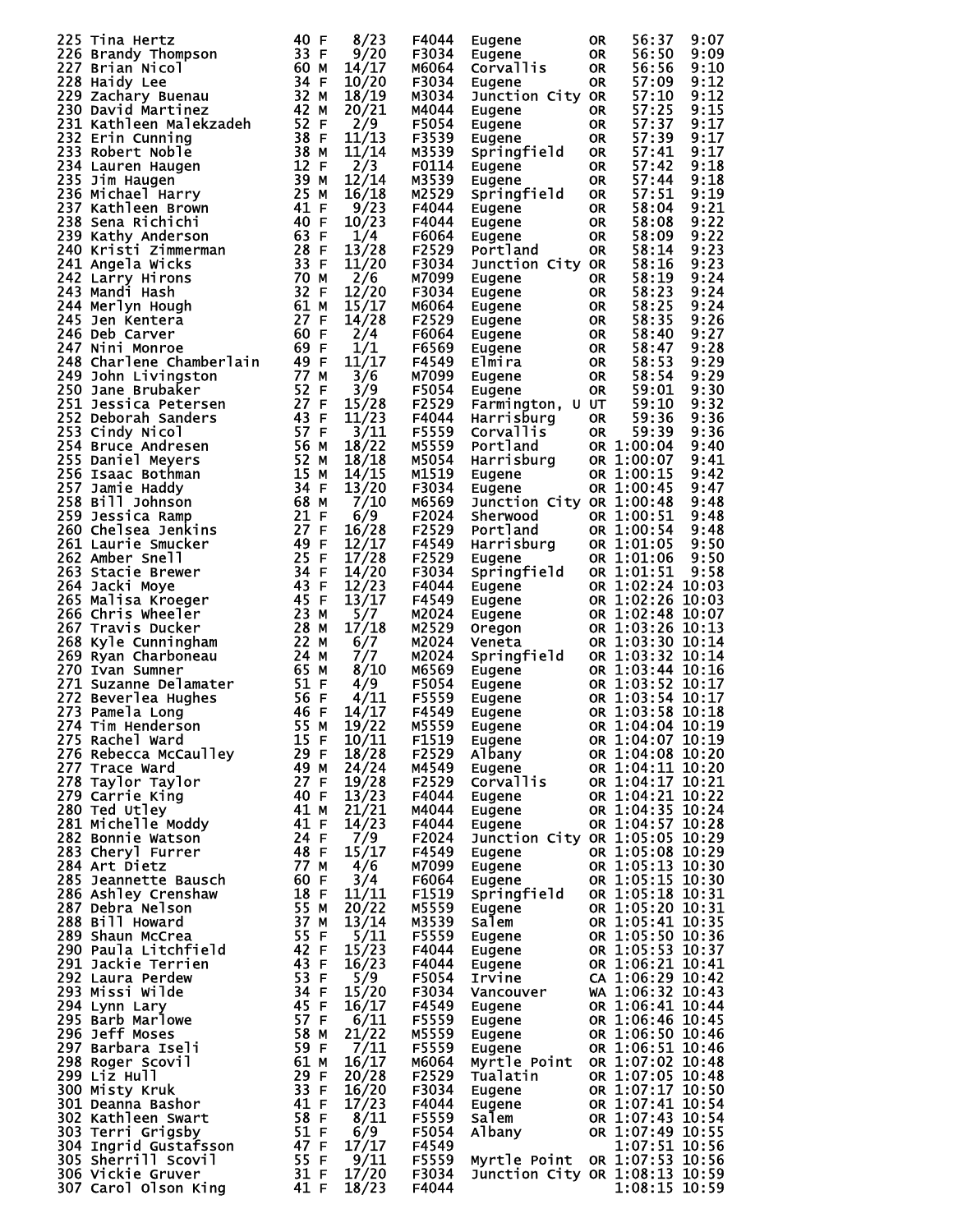| 308 Karla Young          | 32 F | 18/20      | F3034 | Eugene                         | OR 1:08:17 11:00 |  |
|--------------------------|------|------------|-------|--------------------------------|------------------|--|
| 309 Eva Christensen      | 28 F | 21/28      | F2529 | Junction City OR 1:08:23 11:01 |                  |  |
| 310 Mark Christensen     | 37 M | 14/14      | M3539 | Junction City OR 1:08:25 11:01 |                  |  |
| 311 Jessica Bell         | 21 F | 8/9        | F2024 | Junction City OR 1:10:24 11:20 |                  |  |
| 312 Shawna Ader          | 41 F | 19/23      | F4044 | Seattle                        | WA 1:10:26 11:20 |  |
| 313 Lane McCulloch       | 44 F | 20/23      | F4044 | Seattle                        | WA 1:10:29 11:21 |  |
| 314 Dawn Strong          | 50 F | 7/9        | F5054 | Eugene                         | OR 1:11:08 11:27 |  |
| 315 Jennifer Butenschoen | 38 F | 12/13      | F3539 | Eugene                         | OR 1:11:16 11:28 |  |
| 316 Melissa St.Clair     | 29 F | 22/28      | F2529 | Springfield                    | OR 1:11:17 11:29 |  |
| 317 Zack St.Clair        | 30 M | 19/19      | M3034 | Springfield                    | OR 1:11:50 11:34 |  |
| 318 Hal Marlowe          | 65 M | 9/10       | M6569 | Eugene                         | OR 1:12:18 11:39 |  |
| 319 Elena MacPhee        | 40 F | 21/23      | F4044 | Portland                       | OR 1:12:54 11:44 |  |
| 320 Ben Cooper           | 18 M | 15/15      | M1519 | Eugene                         | OR 1:13:01 11:45 |  |
| 321 Michael Goldstein    | 62 M | 17/17      | M6064 | Eugene                         | OR 1:13:17 11:48 |  |
| 322 Courtney Shoemaker   | 27 F | 23/28      | F2529 | Eugene                         | OR 1:13:20 11:49 |  |
| 323 Tina Sommers         | 55 F | 10/11      | F5559 | Eugene                         | OR 1:13:23 11:49 |  |
| 324 Jan Offet            | 53 F | 8/9        | F5054 | Eugene                         | OR 1:13:24 11:49 |  |
| 325 Katie Offet          | 21 F | 9/9        | F2024 | Eugene                         | OR 1:13:26 11:50 |  |
| 326 Annette Tognazzini   | 51 F | 9/9        | F5054 | Eugene                         | OR 1:13:28 11:50 |  |
| 327 Janelle Tognazzini   | 25 F | 24/28      | F2529 | Eugene                         | OR 1:13:30 11:50 |  |
| 328 Racheal Baƙer        | 35 F | 13/13      | F3539 | Bend                           | OR 1:13:31 11:50 |  |
| 329 Dora Marroquin       | 61 F | 4/4        | F6064 | Eugene                         | OR 1:14:22 11:59 |  |
| 330 Don Sundberg         | 77 M | 5/6        | M7099 | Eugene                         | OR 1:14:27 11:59 |  |
| 331 Hailey Hoiland       | 25 F | 25/28      | F2529 | Harrisburg                     | OR 1:14:33 12:00 |  |
| 332 Tina Saxe            | 41 F | 22/23      | F4044 | Brownsville                    | OR 1:15:36 12:10 |  |
| 333 Jeannette McHugh     | 34 F | 19/20      | F3034 | Springfield                    | OR 1:16:03 12:15 |  |
| 334 John Barnard         |      | 55 M 22/22 | M5559 | Eugene                         | OR 1:16:37 12:20 |  |
| 335 Mae Swisher          | 25 F | 26/28      | F2529 | Portland                       | OR 1:17:34 12:29 |  |
| 336 Emily Taylor         |      | 25 F 27/28 | F2529 | Sandy                          | OR 1:17:35 12:30 |  |
| 337 Alex Thielman        | 25 M | 18/18      | M2529 | Portland                       | OR 1:17:36 12:30 |  |
| 338 Sarah Ashcroft       | 29 F | 28/28      | F2529 | Eugene                         | OR 1:18:11 12:35 |  |
| 339 Patti Borgaard       | 57 F | 11/11      | F5559 | Eugene                         | OR 1:18:12 12:36 |  |
| 340 Ken Wedin            | 66 M | 10/10      | M6569 | Eugene                         | OR 1:19:08 12:45 |  |
| 341 Loren Bliese         | 76 M | 6/6        | M7099 | Harrisburg                     | OR 1:19:38 12:49 |  |
| 342 Jaci Bothman         | 11 F | 3/3        | F0114 | Eugene                         | OR 1:22:36 13:18 |  |
| 343 Mary Howarth         | 40 F | 23/23      | F4044 | Eugene                         | OR 1:27:41 14:07 |  |
| 344 Brita Arouri         | 31 F | 20/20      | F3034 | Springfield                    | OR 1:31:08 14:40 |  |

## **10K Results By Age Group**

| MALE AGE GROUP: 1 TO 14    |    |       |      |                                      |    |                  |      |
|----------------------------|----|-------|------|--------------------------------------|----|------------------|------|
| 1 Adam Niewert             | 11 | 41:02 | 6:37 | 3 Connor Franssen                    | 11 | 56:34 9:07       |      |
| 2 Sebastian St.Clair       | 08 | 51:20 | 8:16 |                                      |    |                  |      |
| FEMALE AGE GROUP: 1 TO 14  |    |       |      |                                      |    |                  |      |
| 1 Alexa Jones              | 14 | 52:40 | 8:29 | 3 Jaci Bothman                       |    | 11 1:22:36 13:18 |      |
| 2 Lauren Haugen            | 12 | 57:42 | 9:18 |                                      |    |                  |      |
| MALE AGE GROUP: 15 TO 19   |    |       |      |                                      |    |                  |      |
| 1 Tyler McCandsland        | 16 | 39:18 | 6:20 | 9 Jake Andresen                      | 18 | 43:07            | 6:57 |
| 2 Crosby Green             | 19 | 40:17 | 6:29 | 10 Alex Raabe                        | 18 | 45:00            | 7:15 |
| 3 Cameron Parker           | 18 | 40:42 | 6:33 | 11 Ben Smucker                       | 19 | 46:22            | 7:28 |
| 4 Bryan Wardwell           | 18 | 41:17 | 6:39 | 12 Ross Lindly                       | 18 | 50:57            | 8:12 |
| 5 Joseph Walker            | 16 | 41:32 | 6:41 | 13 Benjamin Goodman                  | 17 | 54:06            | 8:43 |
| 6 Aaron Barnard            | 19 | 41:44 | 6:43 | 14 Isaac Bothman                     |    | 15 1:00:15       | 9:42 |
| 7 Harrison Satterwaite     | 15 | 42:45 | 6:53 | 15 Ben Cooper                        |    | 18 1:13:01 11:45 |      |
| 8 Preston Banks            | 16 | 42:47 | 6:54 |                                      |    |                  |      |
| FEMALE AGE GROUP: 15 TO 19 |    |       |      |                                      |    |                  |      |
| 1 Krista Mancino           | 18 | 45:42 | 7:22 | 7 Stephani Gent                      | 19 | $52:01$ $8:23$   |      |
| 2 K D Solomon              | 19 | 45:49 | 7:23 | 8 Lauren Furrer                      | 19 | 52:31            | 8:27 |
| 3 Zoe Ash                  | 19 | 49:56 | 8:03 | 9 Valita Volkman                     | 17 | 56:31            | 9:06 |
| 4 Rachel Jensen            | 19 | 49:58 | 8:03 | 10 Rachel Ward                       |    | 15 1:04:07 10:19 |      |
| 5 Hannah Bolton            | 16 | 50:48 | 8:11 | 11 Ashley Crenshaw                   |    | 18 1:05:18 10:31 |      |
| 6 Hannah Hellberg          | 19 | 51:43 | 8:20 |                                      |    |                  |      |
| MALE AGE GROUP: 20 TO 24   |    |       |      |                                      |    |                  |      |
| 1 Zach Kennedy             | 24 | 37:24 | 6:02 | 5 Chris Wheeler                      |    | 23 1:02:48 10:07 |      |
| 2 Timothy Riley            | 23 | 49:27 | 7:58 | 6 Kyle Cunningham                    |    | 22 1:03:30 10:14 |      |
| 3 Benjamin Kenofer         | 22 | 54:40 | 8:48 | 7 Ryan Charboneau                    |    | 24 1:03:32 10:14 |      |
| 4 Cody Wirth               | 20 | 55:17 | 8:54 |                                      |    |                  |      |
| FEMALE AGE GROUP: 20 TO 24 |    |       |      |                                      |    |                  |      |
| 1 Samantha Pettibone       | 20 | 40:45 | 6:34 | 6 Jessica Ramp                       |    | 21 1:00:51 9:48  |      |
| 2 Brooke Barnard           | 20 | 52:48 | 8:30 | 7 Bonnie Watson                      |    | 24 1:05:05 10:29 |      |
| 3 Carlynn Crymes           | 22 | 53:27 | 8:37 | 8 Jessica Bell                       |    | 21 1:10:24 11:20 |      |
| 4 Jenny Van Loo            | 21 | 53:29 | 8:37 | 9 Katie Offet                        |    | 21 1:13:26 11:50 |      |
| 5 Erin Bruni               | 24 | 55:40 | 8:58 |                                      |    |                  |      |
| MALE AGE GROUP: 25 TO 29   |    |       |      |                                      |    |                  |      |
| 1 Adam Booth               | 29 | 33:23 | 5:23 | 10 Zachary Hocking                   | 26 | 46:41            | 7:31 |
| 2 Robert Wayner            | 28 | 33:43 | 5:26 | 11 Tyler Petersen                    | 29 | 47:18            | 7:37 |
| 3 Zach Klonoski            | 26 | 34:59 | 5:38 | 12 Dathan Ashcroft                   | 29 | 47:34            | 7:40 |
| 4 Paul Paschelke           | 28 | 36:46 | 5:55 | 13 Nathan Luke                       | 26 | 48:54            | 7:53 |
| 5 Ben Davis                | 25 | 37:52 | 6:06 | 14 Robert Rotert                     | 28 | 49:39            | 8:00 |
| 6 Josh Andrus              | 26 | 40:38 | 6:33 | 15 Bryan Beck                        | 27 | 54:08            | 8:43 |
| 7 Craig Iseli              | 28 | 41:30 | 6:41 |                                      | 25 | 57:51            | 9:19 |
|                            | 25 | 44:50 | 7:13 | 16 Michael Harry<br>17 Travis Ducker |    | 28 1:03:26 10:13 |      |
| 8 Dan Bowers               |    |       |      |                                      |    |                  |      |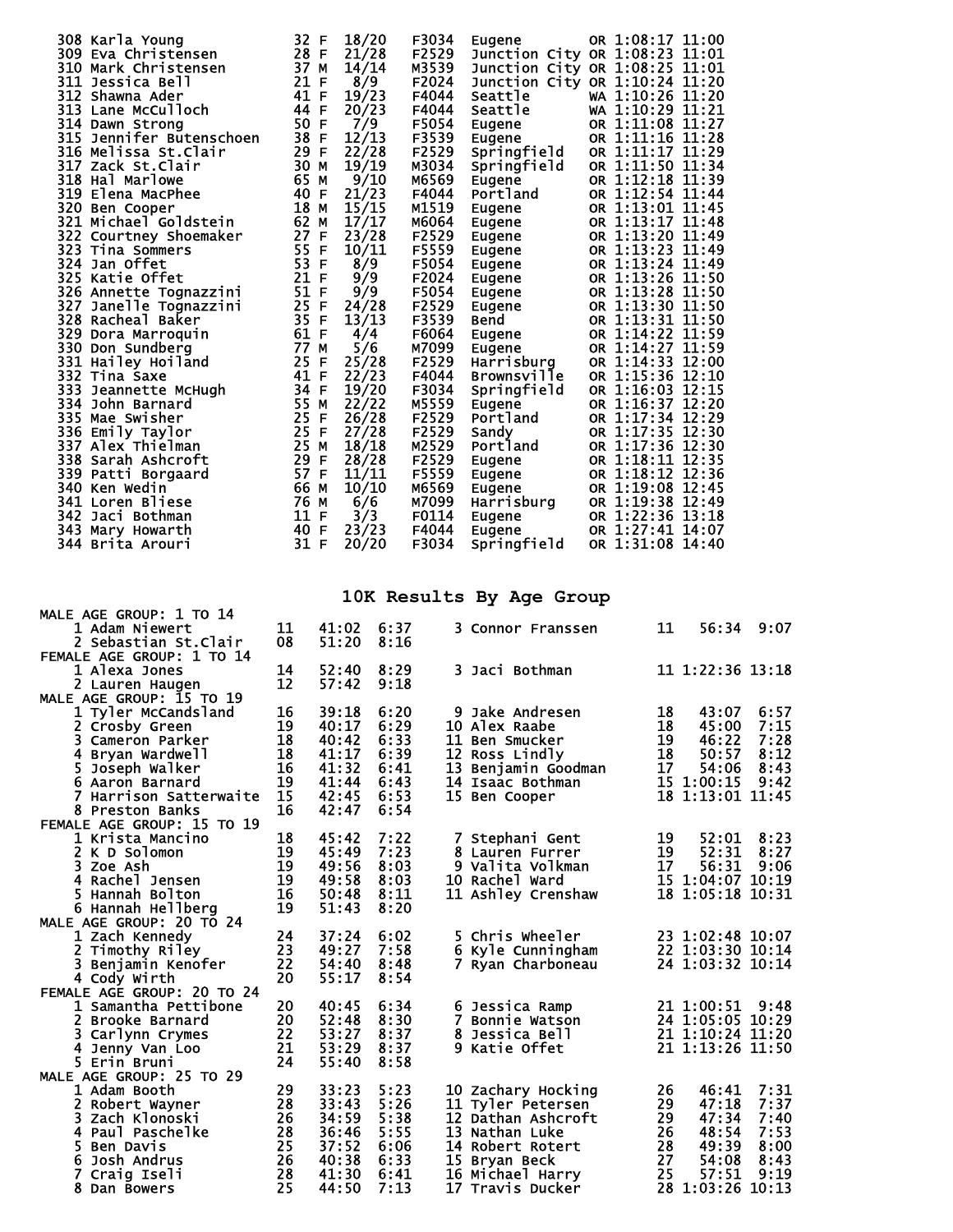|   | 9 Stephen Grimes                                                                                                                                                                                                                                                                     | 25       | 45:56                                        | 7:24         | 18 Alex Thielman                                                                                                                                                                                                                                         |           | 25 1:17:36 12:30                     |              |
|---|--------------------------------------------------------------------------------------------------------------------------------------------------------------------------------------------------------------------------------------------------------------------------------------|----------|----------------------------------------------|--------------|----------------------------------------------------------------------------------------------------------------------------------------------------------------------------------------------------------------------------------------------------------|-----------|--------------------------------------|--------------|
|   | FEMALE AGE GROUP: 25 TO 29                                                                                                                                                                                                                                                           |          | 37:28                                        | 6:02         | 15 Jessica Petersen                                                                                                                                                                                                                                      | 27        | 59:10 9:32                           |              |
|   | 1 Mercy Ray<br>1 Mercy Ray<br>2 Karyn Woods 28<br>3 Jackie Petersen 29<br>4 Kelsey Hubbard 26<br>5 Cori Parsons 29<br>6 Danuta Greblowska 29<br>7 Banuta Greblowska 29                                                                                                               |          | 38:44                                        | 6:14         | 16 Chelsea Jenkins 27 1:00:54<br>17 Amber Snell 25 1:01:06                                                                                                                                                                                               |           |                                      | 9:48         |
|   |                                                                                                                                                                                                                                                                                      |          | 47:19                                        | 7:37         |                                                                                                                                                                                                                                                          |           |                                      |              |
|   |                                                                                                                                                                                                                                                                                      |          | 50:02<br>51:33                               | 8:04         |                                                                                                                                                                                                                                                          |           |                                      |              |
|   |                                                                                                                                                                                                                                                                                      |          | 52:09                                        | 8:18<br>8:24 | 10.18 Amber Snell<br>17 Amber Snell<br>18 Rebecca McCaulley<br>18 Rebecca McCaulley<br>29 1:04:08 10:20<br>19 Taylor Taylor<br>27 1:04:17 10:21<br>20 Liz Hull<br>29 1:07:05 10:48<br>21 Eva Christensen<br>28 1:08:23 11:01<br>22 Melissa St.Clair<br>  |           |                                      |              |
|   |                                                                                                                                                                                                                                                                                      |          | 52:23                                        | 8:26         |                                                                                                                                                                                                                                                          |           |                                      |              |
|   | $\frac{\overline{26}}{28}$<br>8 Sarah Fretwell                                                                                                                                                                                                                                       |          | 54:17                                        | 8:45         |                                                                                                                                                                                                                                                          |           |                                      |              |
|   | 9 Jennifer Horton                                                                                                                                                                                                                                                                    |          | 54:51                                        | 8:50         |                                                                                                                                                                                                                                                          |           |                                      |              |
|   | 10 Crystal Humphrey<br>$\frac{25}{25}$<br>$\frac{25}{28}$<br>$\frac{28}{27}$<br>11 Meaghan Buckridge                                                                                                                                                                                 |          | $\frac{25}{25}$ 54: 55<br>$\frac{55:21}{29}$ | 8:51<br>8:55 |                                                                                                                                                                                                                                                          |           |                                      |              |
|   | 12 Emily O'Malley                                                                                                                                                                                                                                                                    |          | 55:29 8:56                                   |              |                                                                                                                                                                                                                                                          |           |                                      |              |
|   | 13 Kristi Zimmerman                                                                                                                                                                                                                                                                  |          | 58:14 9:23                                   |              |                                                                                                                                                                                                                                                          |           |                                      |              |
|   | 14 Jen Kentera                                                                                                                                                                                                                                                                       | 27       | 58:35                                        | 9:26         | 24 Janelle Tognazzini<br>25 1:13:30 11:50<br>25 Hailey Hoiland<br>25 1:14:33 12:00<br>26 Mae Swisher<br>25 1:17:34 12:29<br>27 Emily Taylor<br>28 Sarah Ashcroft<br>29 1:18:11 12:35                                                                     |           |                                      |              |
|   | MALE AGE GROUP: 30 TO 34<br>1 Jeff Sather<br>2 Jeremy Tolman<br>3 Joshua Masterson<br>3 Strian Keady<br>5 Timothy Duringer<br>6 David Gent<br>7 Lance Gallagher<br>8 Brad Powell<br>9 Justin Howell<br>9 Justin Howell<br>10 Kyle Evans<br>15 Timothy<br>10 Strian 32<br>10 Strian 3 |          |                                              |              |                                                                                                                                                                                                                                                          |           |                                      |              |
|   |                                                                                                                                                                                                                                                                                      |          | 33:53<br>35:31                               | 5:28<br>5:43 | 11 Ryan Lacy<br>12 Greg Lyons<br>13 Marv Colby<br>13 Marv Colby<br>14 Jared Brewer<br>15 Jared Snider<br>16 Jason St.Clair<br>17 Andrew Sherman<br>18 Zachary Buenau<br>19 Zack St.Clair<br>19 20<br>19 Zack St.Clair<br>19 30<br>19 20                  |           | 45:59<br>47:16                       | 7:24<br>7:37 |
|   |                                                                                                                                                                                                                                                                                      |          | 35:38                                        | 5:44         |                                                                                                                                                                                                                                                          |           | 47:24                                | 7:38         |
|   |                                                                                                                                                                                                                                                                                      |          | 37:13                                        | 6:00         |                                                                                                                                                                                                                                                          |           | 47:57                                | 7:43         |
|   |                                                                                                                                                                                                                                                                                      |          | 38:53                                        | 6:16         |                                                                                                                                                                                                                                                          |           | 49:35<br>49:35<br>51:19              | 7:59         |
|   |                                                                                                                                                                                                                                                                                      |          | 40:40<br>40:53                               | 6:33<br>6:35 |                                                                                                                                                                                                                                                          |           | 52:04                                | 8:16<br>8:23 |
|   |                                                                                                                                                                                                                                                                                      |          | 44:55                                        | 7:14         |                                                                                                                                                                                                                                                          |           | 57:10 9:12                           |              |
|   |                                                                                                                                                                                                                                                                                      |          | 45:48                                        | 7:23         |                                                                                                                                                                                                                                                          |           | 30 1:11:50 11:34                     |              |
|   |                                                                                                                                                                                                                                                                                      |          | 45:51                                        | 7:23         |                                                                                                                                                                                                                                                          |           |                                      |              |
|   | 10 Kyle Evans<br>1 Mariko Yokote<br>2 Sarah Powell<br>3 1 44:54<br>2 Sarah Powell<br>3 1 44:54<br>3 Tracy Lacy<br>4 Hans Manseth<br>5 Susan Colby<br>6 Debbie Proctor<br>7 Melody Pettingill<br>32 51:48<br>7 Melody Pettingill<br>32 55:35<br>8 Rochelle                            |          |                                              |              |                                                                                                                                                                                                                                                          |           |                                      |              |
|   |                                                                                                                                                                                                                                                                                      |          |                                              | 6:23<br>7:14 | 11 Angela Wicks                                                                                                                                                                                                                                          | 33        | 58:16                                | 9:23         |
|   |                                                                                                                                                                                                                                                                                      |          |                                              | 8:16         | 11 Angela wicks<br>12 Mandi Hash<br>13 Jamie Haddy<br>14 Stacie Brewer<br>14 Stacie Brewer<br>15 Missi Wilde<br>16 Misty Kruk<br>16 Misty Kruk<br>16 Misty Kruk<br>16 Misty Kruk<br>16 Misty Kruk<br>16 Misty Kruk<br>17 Vickie Gruver<br>18 Karla Young |           |                                      |              |
|   |                                                                                                                                                                                                                                                                                      |          |                                              | 8:20         |                                                                                                                                                                                                                                                          |           |                                      |              |
|   |                                                                                                                                                                                                                                                                                      |          |                                              | 8:21         |                                                                                                                                                                                                                                                          |           |                                      |              |
|   |                                                                                                                                                                                                                                                                                      |          |                                              | 8:45         |                                                                                                                                                                                                                                                          |           |                                      |              |
|   |                                                                                                                                                                                                                                                                                      |          |                                              | 8:57         |                                                                                                                                                                                                                                                          |           |                                      |              |
|   |                                                                                                                                                                                                                                                                                      |          | 56:28                                        | 9:06<br>9:09 |                                                                                                                                                                                                                                                          |           |                                      |              |
|   | 10 Haidy Lee                                                                                                                                                                                                                                                                         | 34       | 57:09                                        | 9:12         |                                                                                                                                                                                                                                                          |           |                                      |              |
|   | MALE AGE GROUP: 35 TO 39                                                                                                                                                                                                                                                             |          |                                              |              |                                                                                                                                                                                                                                                          |           |                                      |              |
|   | 1 Orestes Gutierrez                                                                                                                                                                                                                                                                  | 35       | 34:28                                        | 5:33         |                                                                                                                                                                                                                                                          |           |                                      |              |
|   | 2 Leo Alapont                                                                                                                                                                                                                                                                        | 35       | 34:31                                        | 5:34         |                                                                                                                                                                                                                                                          |           |                                      |              |
|   | 3 Wesley Beckstead<br>4 Tyler Martin                                                                                                                                                                                                                                                 |          | 39:32<br>40:43 6:34                          | 6:22         | 10 David Lassen<br>11 Robert Noble                                                                                                                                                                                                                       |           |                                      |              |
|   | $\begin{array}{r} 39 \\ 38 \\ 38 \\ 39 \\ 35 \end{array}$<br>5 David D. Elliot                                                                                                                                                                                                       |          | 41:08 6:38                                   |              | 8 Jared Hass<br>9 Eric Gutierrez<br>10 David Lassen<br>11 Robert Noble<br>12 Jim Haugen<br>13 Bill Howard<br>13 Bill Howard<br>13 Bill Howard<br>13 27 1:08:25 11:01<br>13 27 1:08:25 11:01<br>12 Jim Haugen                                             |           |                                      |              |
|   | 6 Kenny Widner                                                                                                                                                                                                                                                                       |          | 41:44 6:43                                   |              | 13 Bill Howard                                                                                                                                                                                                                                           |           |                                      |              |
|   | 7 Jonathan Foshay                                                                                                                                                                                                                                                                    | 38       | 45:04                                        | 7:16         | 14 Mark Christensen 37 1:08:25 11:01                                                                                                                                                                                                                     |           |                                      |              |
|   | FEMALE AGE GROUP: 35 TO 39                                                                                                                                                                                                                                                           |          |                                              |              |                                                                                                                                                                                                                                                          |           |                                      |              |
|   | 1 Wendy Pierpont<br>2 Raina Rausch                                                                                                                                                                                                                                                   | 38<br>36 | 39:01 6:17<br>40:21 6:30                     |              | 8 Sanderson Kelly<br>9 Jodie Lyche<br>0 Sara Kaleski<br>9 Jodie Lyche                                                                                                                                                                                    | 35<br>38  | 50:54<br>56:09                       | 8:12<br>9:03 |
| 3 | Mary Szacik                                                                                                                                                                                                                                                                          | 36       | 41:41                                        | 6:43         | 10 Sara Kaleski                                                                                                                                                                                                                                          | 35        | 56:26                                | 9:05         |
|   | 4 Jeni Fellman                                                                                                                                                                                                                                                                       | 38       | 43:43                                        | 7:03         | 11 Erin Cunning                                                                                                                                                                                                                                          | 38        | 57:39 9:17                           |              |
|   | 5 Jenny Neiwert                                                                                                                                                                                                                                                                      | 38       | 44:30                                        | 7:10         | 12 Jennifer Butenschoen 38 1:11:16 11:28                                                                                                                                                                                                                 |           |                                      |              |
|   |                                                                                                                                                                                                                                                                                      |          |                                              |              |                                                                                                                                                                                                                                                          |           |                                      |              |
|   | 6 Kara Andrus                                                                                                                                                                                                                                                                        | 35       | 47:01                                        | 7:34         | 13 Racheal Baker                                                                                                                                                                                                                                         |           | 35 1:13:31 11:50                     |              |
|   | 7 Mindy Cline                                                                                                                                                                                                                                                                        | 39       | 49:47                                        | 8:01         |                                                                                                                                                                                                                                                          |           |                                      |              |
|   | MALE AGE GROUP: 40 TO 44                                                                                                                                                                                                                                                             |          |                                              |              |                                                                                                                                                                                                                                                          |           |                                      |              |
|   | 1 Brad Chvatal<br>2 Matt Thomas                                                                                                                                                                                                                                                      | 40<br>41 | 33:45<br>34:56                               | 5:26<br>5:38 | 12 Brian Keogh<br>13 Jon Hutley                                                                                                                                                                                                                          | 42<br>42  | 49:07<br>49:50                       | 7:55<br>8:02 |
|   | 3 Ken Vendley                                                                                                                                                                                                                                                                        | 42       | 37:31                                        | 6:03         | 14 Jeff Murkin                                                                                                                                                                                                                                           | 44        | 49:53                                | 8:02         |
|   | 4 James Kiley                                                                                                                                                                                                                                                                        | 42       | 38:59                                        | 6:17         | 15 Brian Jewett                                                                                                                                                                                                                                          | 43        | 50:04                                | 8:04         |
|   | 5 James Woodman                                                                                                                                                                                                                                                                      | 40       | 42:40                                        | 6:52         | 16 Chris Bothman                                                                                                                                                                                                                                         | 41        | 50:08                                | 8:04         |
|   | 6 Phil Johnson<br>7 Isaias Padilla                                                                                                                                                                                                                                                   | 40<br>43 | 42:50<br>45:09                               | 6:54<br>7:16 | 17 Matthew Taylor                                                                                                                                                                                                                                        | 40<br>-40 | 51:46<br>53:58                       | 8:20<br>8:42 |
|   | 8 John Wilkinson                                                                                                                                                                                                                                                                     | 40       | 46:15                                        | 7:27         | 18 Lee Moody<br>19 Choim Hertz                                                                                                                                                                                                                           | -41       | 56:35 9:07                           |              |
|   | 9 Brent Woods                                                                                                                                                                                                                                                                        | 42       | 46:20                                        | 7:28         | 20 David Martinez                                                                                                                                                                                                                                        | -42       | 57:25                                | 9:15         |
|   | 10 Brian Wyatt                                                                                                                                                                                                                                                                       | 41       | 46:25                                        | 7:29         | 21 Ted Utley                                                                                                                                                                                                                                             |           | 41 1:04:35 10:24                     |              |
|   | 11 Bryan Eilers                                                                                                                                                                                                                                                                      | 41       | 48:46                                        | 7:51         |                                                                                                                                                                                                                                                          |           |                                      |              |
|   | FEMALE AGE GROUP: 40 TO 44<br>1 Jill Pettibone                                                                                                                                                                                                                                       | 44       | 37:42                                        | 6:04         | 13 Carrie King                                                                                                                                                                                                                                           |           | 40 1:04:21 10:22                     |              |
|   | 2 Carla Spangler                                                                                                                                                                                                                                                                     | 40       | 41:20                                        | 6:39         | 14 Michelle Moddy                                                                                                                                                                                                                                        |           | 41 1:04:57 10:28                     |              |
|   | 3 Colleen Wedin                                                                                                                                                                                                                                                                      | 41       | 43:20                                        | 6:59         | 15 Paula Litchfield                                                                                                                                                                                                                                      |           | 42 1:05:53 10:37                     |              |
|   | 4 Kirstin Rice                                                                                                                                                                                                                                                                       | 43       | 47:09                                        | 7:36         | 16 Jackie Terrien                                                                                                                                                                                                                                        |           | 43 1:06:21 10:41                     |              |
|   | 5 Anita Horsley                                                                                                                                                                                                                                                                      | 44<br>42 | 47:29                                        | 7:39         | 17 Deanna Bashor                                                                                                                                                                                                                                         |           | 41 1:07:41 10:54                     |              |
|   | 6 Christi Duhaime<br>7 Lisa Frey                                                                                                                                                                                                                                                     | 40       | 48:14<br>53:23                               | 7:46<br>8:36 | 18 Carol Olson King<br>19 Shawna Ader                                                                                                                                                                                                                    |           | 41 1:08:15 10:59<br>41 1:10:26 11:20 |              |
|   | 8 Tina Hertz                                                                                                                                                                                                                                                                         | 40       | 56:37                                        | 9:07         | 20 Lane McCulloch                                                                                                                                                                                                                                        |           | 44 1:10:29 11:21                     |              |
|   | 9 Kathleen Brown                                                                                                                                                                                                                                                                     | 41       | 58:04                                        | 9:21         | 21 Elena MacPhee                                                                                                                                                                                                                                         |           | 40 1:12:54 11:44                     |              |
|   | 10 Sena Richichi                                                                                                                                                                                                                                                                     | 40       | 58:08                                        | 9:22         | 22 Tina Saxe                                                                                                                                                                                                                                             |           | 41 1:15:36 12:10                     |              |
|   | 11 Deborah Sanders                                                                                                                                                                                                                                                                   | 43       | 59:36<br>43 1:02:24 10:03                    | 9:36         | 23 Mary Howarth                                                                                                                                                                                                                                          |           | 40 1:27:41 14:07                     |              |
|   | 12 Jacki Moye<br>MALE AGE GROUP: 45 TO 49                                                                                                                                                                                                                                            |          |                                              |              |                                                                                                                                                                                                                                                          |           |                                      |              |
|   | 1 Thomas Kreuzpeintner                                                                                                                                                                                                                                                               | 45       | 34:19                                        | 5:32         | 13 David Duncan                                                                                                                                                                                                                                          | 48        | 46:48                                | 7:32         |
|   | 2 Ian Brown<br>3 Gordon Cully                                                                                                                                                                                                                                                        | 48<br>47 | 38:25<br>39:27                               | 6:11<br>6:21 | 14 Todd Thompson<br>15 Jon Oleson                                                                                                                                                                                                                        | 48<br>45  | 46:50<br>48:11                       | 7:33<br>7:46 |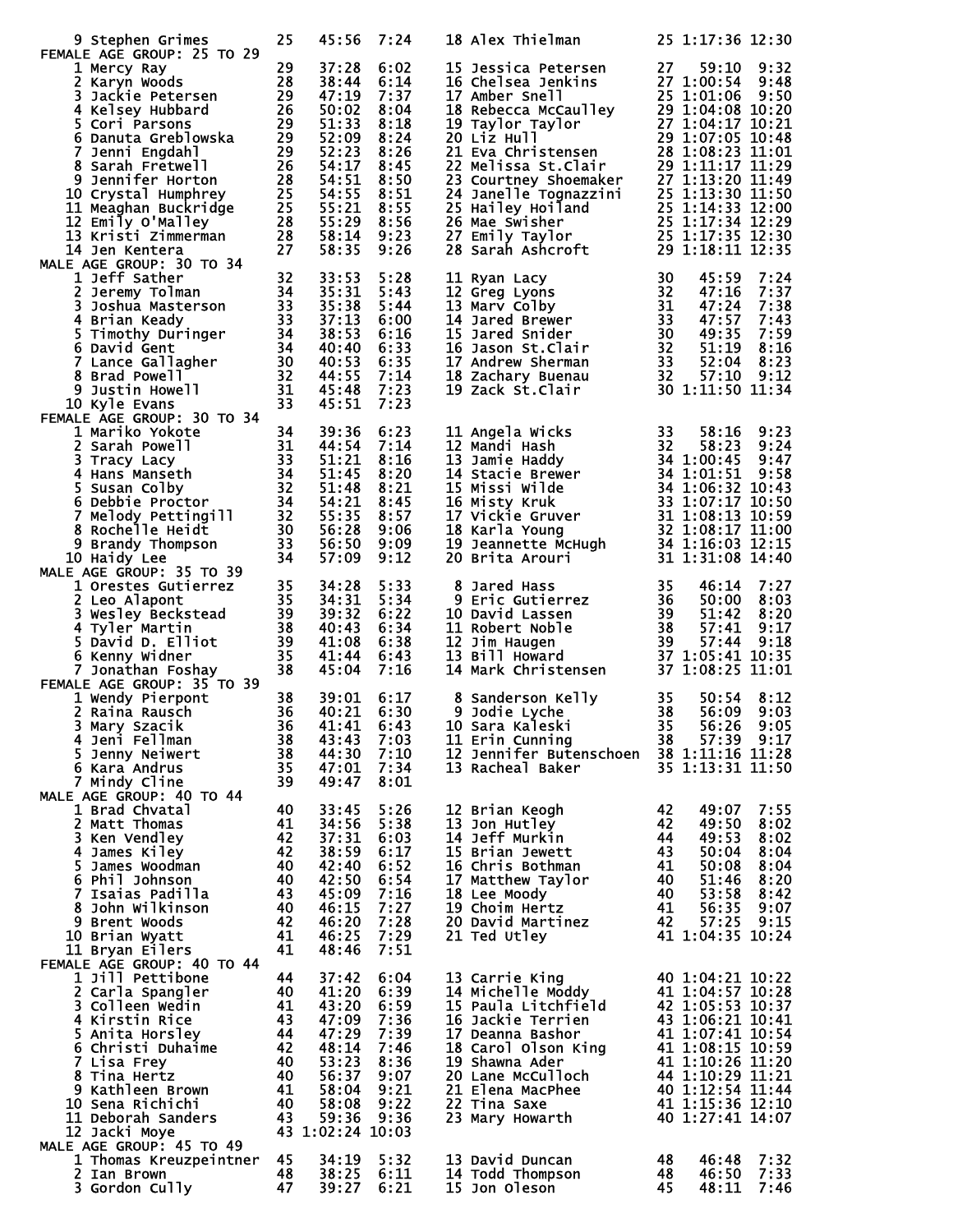|                                                                                                                                                                                                                                                                                      |          | 40:37               | 6:33               | 16 Rob Boese<br>17 Brad Bauer<br>18 Mike Spangler<br>18 Mike Spangler<br>19 Mike Boeshans<br>20 Dan Needel<br>21 Tom Furrer<br>22 Robert Hall<br>23 Edward Piepmeier<br>23 Howard Piepmeier<br>24 S3:19 8:35<br>24 Trace Ward<br>24 S5:07 8:53<br>24 Tra |    |                                      |              |
|--------------------------------------------------------------------------------------------------------------------------------------------------------------------------------------------------------------------------------------------------------------------------------------|----------|---------------------|--------------------|----------------------------------------------------------------------------------------------------------------------------------------------------------------------------------------------------------------------------------------------------------|----|--------------------------------------|--------------|
|                                                                                                                                                                                                                                                                                      |          | 40:41               | 6:33               |                                                                                                                                                                                                                                                          |    |                                      |              |
|                                                                                                                                                                                                                                                                                      |          | 42:30<br>44:14 7:08 | 6:51               |                                                                                                                                                                                                                                                          |    |                                      |              |
|                                                                                                                                                                                                                                                                                      |          | 44:21               | 7:09               |                                                                                                                                                                                                                                                          |    |                                      |              |
|                                                                                                                                                                                                                                                                                      |          | 44:39               | 7:11               |                                                                                                                                                                                                                                                          |    |                                      |              |
| 10 Mike Raabe                                                                                                                                                                                                                                                                        |          | 45:01               | 7:15               |                                                                                                                                                                                                                                                          |    |                                      |              |
| 11 Bryan Osterhout                                                                                                                                                                                                                                                                   |          | 45:13               | 7:17               |                                                                                                                                                                                                                                                          |    |                                      |              |
| 12 Jeff Krueger                                                                                                                                                                                                                                                                      |          | 46:09               | 7:26               |                                                                                                                                                                                                                                                          |    |                                      |              |
| FEMALE AGE GROUP: 45 TO 49                                                                                                                                                                                                                                                           | 48       | 38:58               | 6:17               |                                                                                                                                                                                                                                                          | 49 | 55:00                                | 8:51         |
| 1 Kate Mactavish<br>2 Julianne Schutfort                                                                                                                                                                                                                                             | 45       | 49:23               | 7:57               | 10 Renee Irvin<br>11 Charlene Chamberlain 49                                                                                                                                                                                                             |    | 58:53                                | 9:29         |
| 2 Jurialine Schuttor<br>3 Kristi Johnson<br>4 Debbie Jewett<br>5 Shauna Hartz<br>5 Gara Kirkpatrick<br>6 Cara Kirkpatrick<br>7 Sandy Dickenson<br>8 Therese Bauer<br>9 Shellie Robertson<br>48<br>5 AGE GROUP: 50 TO 54                                                              |          | 50:15               | 8:06               | 12 Laurie Smucker<br>13 Malisa Kroeger<br>13 Malisa Kroeger<br>14 Pamela Long<br>14 Pamela Long<br>15 Cheryl Furrer<br>16 Lynn Lary<br>16 Lynn Lary<br>16 Lynn Lary<br>16 Lynn Lary<br>16 Section 10:44<br>17 Ingrid Gustafsson<br>17 1:07:51 10:56      |    |                                      |              |
|                                                                                                                                                                                                                                                                                      |          | 51:07               | 8:14               |                                                                                                                                                                                                                                                          |    |                                      |              |
|                                                                                                                                                                                                                                                                                      |          | 51:53               | 8:21               |                                                                                                                                                                                                                                                          |    |                                      |              |
|                                                                                                                                                                                                                                                                                      |          | 52:29               | 8:27               |                                                                                                                                                                                                                                                          |    |                                      |              |
|                                                                                                                                                                                                                                                                                      |          | 52:44 8:30          |                    |                                                                                                                                                                                                                                                          |    |                                      |              |
|                                                                                                                                                                                                                                                                                      |          | 54:00 8:42          |                    |                                                                                                                                                                                                                                                          |    |                                      |              |
| MALE AGE GROUP: 50 TO 54<br>48<br>2 Todd Bosworth<br>3 Richard Gambino<br>4 Ben Countant<br>5 Randy Ramp<br>5 To John Hall<br>6 Jerry Stromme<br>5 Randy Lytle<br>7 John Hall<br>8 Randy Lytle<br>9 Michael Jamieson<br>1 Backgroup: 50 To 54<br>1 Cynthia Furry 2<br>1 Cynthia Furr |          | 54:08               | 8:43               |                                                                                                                                                                                                                                                          |    |                                      |              |
|                                                                                                                                                                                                                                                                                      |          | 39:07               | 6:18               |                                                                                                                                                                                                                                                          |    |                                      | 8:26         |
|                                                                                                                                                                                                                                                                                      |          | 39:54               | 6:26               |                                                                                                                                                                                                                                                          |    |                                      | 8:34         |
|                                                                                                                                                                                                                                                                                      |          | 40:12               | 6:29               |                                                                                                                                                                                                                                                          |    |                                      | 8:46         |
|                                                                                                                                                                                                                                                                                      |          | 42:01               | 6:46               |                                                                                                                                                                                                                                                          |    | 54:39                                | 8:48         |
|                                                                                                                                                                                                                                                                                      |          | 42:12               | 6:48               |                                                                                                                                                                                                                                                          |    |                                      | 8:55         |
|                                                                                                                                                                                                                                                                                      |          | 43:02               | 6:56               |                                                                                                                                                                                                                                                          |    | 55:43                                | 8:58         |
|                                                                                                                                                                                                                                                                                      |          | 44:34 7:11          | 43:14 6:58         |                                                                                                                                                                                                                                                          |    |                                      | 9:00         |
|                                                                                                                                                                                                                                                                                      |          | 50:36               | 8:09               |                                                                                                                                                                                                                                                          |    |                                      | 9:06<br>9:41 |
| FEMALE AGE GROUP: 50 TO 54                                                                                                                                                                                                                                                           |          |                     |                    | 10 Nabi Malekzadeh 53 52:19<br>11 Jeff Gootfried 50 53:11<br>12 Tim Werder 54 54:24<br>13 Bruce Kenofer 54 54:39<br>14 John Hunts 51 55:23<br>15 Larry Larson 51 55:43<br>16 Greg Finch 54 55:50<br>17 Kurt Franssen 50 56:32<br>18 Daniel Mey           |    |                                      |              |
| - בי סו של S4 ב- 1 Cynthia Furman<br>1 Cynthia Furman 54<br>2 Kathleen Malekzadeh 52<br>2 - ב- Prubaker 52                                                                                                                                                                           |          | 55:25               | 8:56               | 6 Terri Grigsby<br>7 Dawn Strong<br>8 Jan Offet<br>9 Annette Tognazzini<br>51 1:13:24 11:49<br>9 Annette Tognazzini<br>51 1:13:28 11:50                                                                                                                  |    |                                      |              |
|                                                                                                                                                                                                                                                                                      |          | 57:37               | 9:17               |                                                                                                                                                                                                                                                          |    |                                      |              |
|                                                                                                                                                                                                                                                                                      |          | 59:01               | 9:30               |                                                                                                                                                                                                                                                          |    |                                      |              |
| 4 Suzanne Delamater 51 1:03:52 10:17                                                                                                                                                                                                                                                 |          |                     |                    |                                                                                                                                                                                                                                                          |    |                                      |              |
|                                                                                                                                                                                                                                                                                      |          | 53 1:06:29 10:42    |                    |                                                                                                                                                                                                                                                          |    |                                      |              |
| 4 Suzanne Detainater<br>5 Laura Perdew<br>E AGE GROUP: 55 TO 59<br>1 K.C. Taylor<br>2 Lonn Robertson<br>3 Ed Spinney<br>4 Joe Clark<br>5 John Brandon<br>6 Don Hardwick<br>6 Don Hardwick<br>7 Dale Dodge<br>8 Ray Adamic<br>9 Wally Miller<br>9 Wally M<br>MALE AGE GROUP: 55 TO 59 |          |                     |                    |                                                                                                                                                                                                                                                          |    |                                      |              |
|                                                                                                                                                                                                                                                                                      |          | 38:29<br>40:15      | 6:12<br>6:29       |                                                                                                                                                                                                                                                          |    |                                      |              |
|                                                                                                                                                                                                                                                                                      |          | 40:23               | 6:30               |                                                                                                                                                                                                                                                          |    |                                      |              |
|                                                                                                                                                                                                                                                                                      |          | 42:43               | 6:53               |                                                                                                                                                                                                                                                          |    |                                      |              |
|                                                                                                                                                                                                                                                                                      |          | 45:11               | 7:17               |                                                                                                                                                                                                                                                          |    |                                      |              |
|                                                                                                                                                                                                                                                                                      |          |                     | 45:34 7:20         |                                                                                                                                                                                                                                                          |    |                                      |              |
|                                                                                                                                                                                                                                                                                      |          | 46:03               | 7:25               |                                                                                                                                                                                                                                                          |    |                                      |              |
|                                                                                                                                                                                                                                                                                      |          |                     | 46:13 7:27         |                                                                                                                                                                                                                                                          |    |                                      |              |
|                                                                                                                                                                                                                                                                                      |          |                     | 46:24 7:28<br>7:51 |                                                                                                                                                                                                                                                          |    |                                      |              |
| 10 Fredy Medrano<br>11 Matt Dawson                                                                                                                                                                                                                                                   |          | 48:45<br>50:14      | 8:05               | 12 Mike Favret<br>13 Ken Williams<br>14 Fred Schlueter<br>14 Fred Schlueter<br>57 50:55 8:12<br>15 Ken Bronson<br>55 50:55 8:12<br>15 Ken Bronson<br>55 50:59 8:13<br>16 Gordon Locke<br>57 52:11 8:24<br>17 Jeff Rutherford<br>56 54:44 8:49<br>18 Bruc |    |                                      |              |
| FEMALE AGE GROUP: 55 TO 59                                                                                                                                                                                                                                                           |          |                     |                    |                                                                                                                                                                                                                                                          |    |                                      |              |
| 1 Suzanne Ray                                                                                                                                                                                                                                                                        | 59       | 43:04               | 6:56               | 7 Barbara Iseli 59 1:06:51 10:46<br>8 Kathleen Swart 58 1:07:43 10:54                                                                                                                                                                                    |    |                                      |              |
| 2 Esther Locke                                                                                                                                                                                                                                                                       | 58       |                     | 52:25 8:27         | 8 Kathleen Swart 58 1:07:43 10:54                                                                                                                                                                                                                        |    |                                      |              |
| 3 Cindy Nicol                                                                                                                                                                                                                                                                        | 57       |                     | 59:39 9:36         | 9 Sherrill Scovil                                                                                                                                                                                                                                        |    | 55 1:07:53 10:56                     |              |
| 4 Beverlea Hughes                                                                                                                                                                                                                                                                    |          | 56 1:03:54 10:17    |                    | 10 Tina Sommers                                                                                                                                                                                                                                          |    | 55 1:13:23 11:49                     |              |
| 5 Shaun McCrea                                                                                                                                                                                                                                                                       |          | 55 1:05:50 10:36    |                    | 11 Patti Borgaard                                                                                                                                                                                                                                        |    | 57 1:18:12 12:36                     |              |
| 6 Barb Marlowe<br>MALE AGE GROUP: 60 TO 64                                                                                                                                                                                                                                           |          | 57 1:06:46 10:45    |                    |                                                                                                                                                                                                                                                          |    |                                      |              |
| 1 Ustabee Goode                                                                                                                                                                                                                                                                      | 62       | 42:15               | 6:48               | 10 Anthony Devico                                                                                                                                                                                                                                        | 62 | 51:38                                | 8:19         |
| 2 Bruce Engdahl                                                                                                                                                                                                                                                                      | 60       | 43:19               | 6:59               | 11 Pat Merrick                                                                                                                                                                                                                                           | 63 | 51:40                                | 8:19         |
| 3 Keith Levien                                                                                                                                                                                                                                                                       | 63       | 43:36               | 7:01               | 12 Wade Skinner                                                                                                                                                                                                                                          | 64 | 52:59                                | 8:32         |
| 4 Michael Caley                                                                                                                                                                                                                                                                      | 64       | 46:06               | 7:26               | 13 Gary Levy                                                                                                                                                                                                                                             | 61 | 54:14                                | 8:44         |
| 5 Joe Stevenson                                                                                                                                                                                                                                                                      | 60       | 46:55               | 7:33               | 14 Brian Nicol                                                                                                                                                                                                                                           | 60 | 56:56                                | 9:10         |
| 6 Stanley Winther                                                                                                                                                                                                                                                                    | 63       | 48:38               | 7:50               | 15 Merlyn Hough                                                                                                                                                                                                                                          | 61 | 58:25                                | 9:24         |
| 7 Timothy Godsil                                                                                                                                                                                                                                                                     | 62       | 49:00<br>49:21      | 7:54               | 16 Roger Scovil                                                                                                                                                                                                                                          |    | 61 1:07:02 10:48<br>62 1:13:17 11:48 |              |
| 8 Joseph Gilg<br>9 Terry Froemming                                                                                                                                                                                                                                                   | 63<br>61 | 49:25               | 7:57<br>7:58       | 17 Michael Goldstein                                                                                                                                                                                                                                     |    |                                      |              |
| FEMALE AGE GROUP: 60 TO 64                                                                                                                                                                                                                                                           |          |                     |                    |                                                                                                                                                                                                                                                          |    |                                      |              |
| 1 Kathy Anderson                                                                                                                                                                                                                                                                     | 63       | 58:09               | 9:22               | 3 Jeannette Bausch                                                                                                                                                                                                                                       |    | 60 1:05:15 10:30                     |              |
| 2 Deb Carver                                                                                                                                                                                                                                                                         | 60       | 58:40               | 9:27               | 4 Dora Marroquin                                                                                                                                                                                                                                         |    | 61 1:14:22 11:59                     |              |
| MALE AGE GROUP: 65 TO 69                                                                                                                                                                                                                                                             |          |                     |                    |                                                                                                                                                                                                                                                          |    |                                      |              |
| 1 David Elliott                                                                                                                                                                                                                                                                      | 66       | 42:34               | 6:51               | 6 Bill Wolke                                                                                                                                                                                                                                             | 66 | 54:54                                | 8:51         |
| 2 Dan Ousley                                                                                                                                                                                                                                                                         | 65       | 42:39               | 6:52               | 7 Bill Johnson                                                                                                                                                                                                                                           |    | 68 1:00:48                           | 9:48         |
| 3 Johan Brouns<br>4 David Wilkins                                                                                                                                                                                                                                                    | 66<br>67 | 49:48<br>51:03      | 8:01<br>8:13       | 8 Ivan Sumner<br>9 Hal Marlowe                                                                                                                                                                                                                           |    | 65 1:03:44 10:16<br>65 1:12:18 11:39 |              |
| 5 Rick Keller                                                                                                                                                                                                                                                                        | 67       | 53:31               | 8:37               | 10 Ken Wedin                                                                                                                                                                                                                                             |    | 66 1:19:08 12:45                     |              |
| FEMALE AGE GROUP: 65 TO 69                                                                                                                                                                                                                                                           |          |                     |                    |                                                                                                                                                                                                                                                          |    |                                      |              |
| 1 Nini Monroe                                                                                                                                                                                                                                                                        | 69       | 58:47               | 9:28               |                                                                                                                                                                                                                                                          |    |                                      |              |
| MALE AGE GROUP: 70 TO 99                                                                                                                                                                                                                                                             |          |                     |                    |                                                                                                                                                                                                                                                          |    |                                      |              |
| 1 Jack Anderson                                                                                                                                                                                                                                                                      | 70       | 52:06               | 8:24               | 4 Art Dietz                                                                                                                                                                                                                                              |    | 77 1:05:13 10:30                     |              |
| 2 Larry Hirons                                                                                                                                                                                                                                                                       | 70       | 58:19               | 9:24               | 5 Don Sundberg                                                                                                                                                                                                                                           |    | 77 1:14:27 11:59                     |              |
| 3 John Livingston                                                                                                                                                                                                                                                                    | 77       | 58:54               | 9:29               | 6 Loren Bliese                                                                                                                                                                                                                                           |    | 76 1:19:38 12:49                     |              |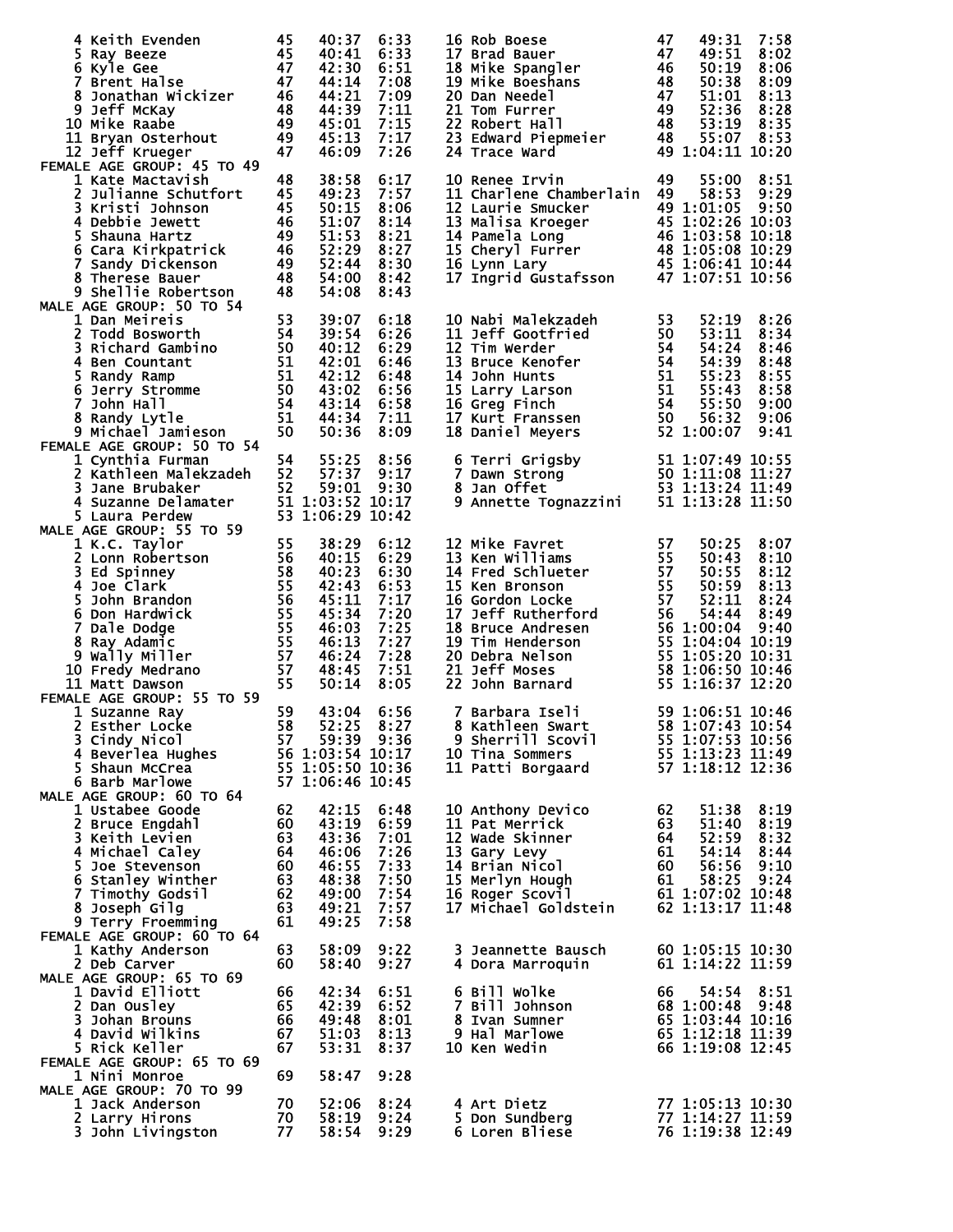## **Overall 4.4 Mile Walk Results**

| Place Name | ace Name<br>$\frac{1}{2}$ Jack Ogam<br>The Richardson Theorem and South City on The Experimental of Name in the South of Name in the South of Name in the South 11:23<br>The Richardson The South City of Name is the South of Name in |    |                                                                            | St Time Pace                         |  |
|------------|----------------------------------------------------------------------------------------------------------------------------------------------------------------------------------------------------------------------------------------|----|----------------------------------------------------------------------------|--------------------------------------|--|
|            |                                                                                                                                                                                                                                        |    |                                                                            |                                      |  |
|            |                                                                                                                                                                                                                                        |    |                                                                            |                                      |  |
|            |                                                                                                                                                                                                                                        |    |                                                                            |                                      |  |
|            |                                                                                                                                                                                                                                        |    |                                                                            |                                      |  |
|            |                                                                                                                                                                                                                                        |    |                                                                            |                                      |  |
|            |                                                                                                                                                                                                                                        |    |                                                                            |                                      |  |
|            |                                                                                                                                                                                                                                        |    |                                                                            |                                      |  |
|            |                                                                                                                                                                                                                                        |    |                                                                            |                                      |  |
|            |                                                                                                                                                                                                                                        |    |                                                                            |                                      |  |
|            |                                                                                                                                                                                                                                        |    |                                                                            |                                      |  |
|            |                                                                                                                                                                                                                                        |    |                                                                            |                                      |  |
|            |                                                                                                                                                                                                                                        |    |                                                                            |                                      |  |
|            |                                                                                                                                                                                                                                        |    |                                                                            |                                      |  |
|            |                                                                                                                                                                                                                                        |    |                                                                            |                                      |  |
|            |                                                                                                                                                                                                                                        |    |                                                                            |                                      |  |
|            |                                                                                                                                                                                                                                        |    |                                                                            |                                      |  |
|            |                                                                                                                                                                                                                                        |    |                                                                            |                                      |  |
|            |                                                                                                                                                                                                                                        |    |                                                                            |                                      |  |
|            |                                                                                                                                                                                                                                        |    |                                                                            |                                      |  |
|            |                                                                                                                                                                                                                                        |    |                                                                            |                                      |  |
|            |                                                                                                                                                                                                                                        |    |                                                                            |                                      |  |
|            |                                                                                                                                                                                                                                        |    |                                                                            |                                      |  |
|            |                                                                                                                                                                                                                                        |    |                                                                            |                                      |  |
|            |                                                                                                                                                                                                                                        |    |                                                                            |                                      |  |
|            |                                                                                                                                                                                                                                        |    |                                                                            |                                      |  |
|            |                                                                                                                                                                                                                                        |    |                                                                            |                                      |  |
|            |                                                                                                                                                                                                                                        |    |                                                                            |                                      |  |
|            |                                                                                                                                                                                                                                        |    |                                                                            |                                      |  |
|            |                                                                                                                                                                                                                                        |    |                                                                            |                                      |  |
|            |                                                                                                                                                                                                                                        |    |                                                                            |                                      |  |
|            |                                                                                                                                                                                                                                        |    |                                                                            |                                      |  |
|            |                                                                                                                                                                                                                                        |    |                                                                            |                                      |  |
|            |                                                                                                                                                                                                                                        |    |                                                                            |                                      |  |
|            |                                                                                                                                                                                                                                        |    |                                                                            |                                      |  |
|            |                                                                                                                                                                                                                                        |    |                                                                            |                                      |  |
|            |                                                                                                                                                                                                                                        |    |                                                                            |                                      |  |
|            |                                                                                                                                                                                                                                        |    |                                                                            |                                      |  |
|            |                                                                                                                                                                                                                                        |    |                                                                            |                                      |  |
|            |                                                                                                                                                                                                                                        |    |                                                                            |                                      |  |
|            |                                                                                                                                                                                                                                        |    |                                                                            |                                      |  |
|            | 48 Lindsey Defoe<br>49 Charlsie Nielsen                                                                                                                                                                                                | ۳. | Junction City OR 1:09:49 15:52<br>34 F Eugene                              | OR 1:09:50 15:53                     |  |
|            | 50 Beth Hershey                                                                                                                                                                                                                        |    | 20 F Hillsboro                                                             | OR 1:10:15 15:58                     |  |
|            | 51 Linda Dietz                                                                                                                                                                                                                         |    | 70 F Eugene                                                                | OR 1:10:20 16:00                     |  |
|            | 52 Ranee Werder                                                                                                                                                                                                                        |    | 47 F Junction City OR 1:10:24 16:00                                        |                                      |  |
|            | 53 Carrie Allen                                                                                                                                                                                                                        |    | 25 F Junction City OR 1:10:30 16:02                                        |                                      |  |
|            | 54 Morgan Ross<br>55 Dennis Murphy                                                                                                                                                                                                     |    | 25 F Harrisburg<br>55 M Bend                                               | OR 1:10:31 16:02<br>OR 1:10:36 16:03 |  |
|            | 56 Lavonna Barnard                                                                                                                                                                                                                     |    | 58 F Eugene                                                                | OR 1:12:35 16:30                     |  |
|            | 57 Debi Synkelma                                                                                                                                                                                                                       |    | 53 F Eugene                                                                | OR 1:12:41 16:31                     |  |
|            | 58 Katelyn Williams                                                                                                                                                                                                                    |    | 25 F Eugene                                                                | OR 1:12:43 16:32                     |  |
|            | 59 Kelan Zerr                                                                                                                                                                                                                          |    | 54 M Eugene                                                                | OR 1:13:32 16:43                     |  |
|            | 60 Augusta Ellis<br>61 Colleen Snyder                                                                                                                                                                                                  |    | 30 F Junction City OR 1:13:55 16:48<br>55 F Junction City OR 1:13:58 16:49 |                                      |  |
|            | 62 Della Thomas                                                                                                                                                                                                                        |    | 67 F Junction City OR 1:14:03 16:50                                        |                                      |  |
|            | 63 Wendy Woods                                                                                                                                                                                                                         |    | 42 F Eugene                                                                | OR 1:14:14 16:53                     |  |
|            | 64 Hai Barnes                                                                                                                                                                                                                          |    | 60 F Junction City OR 1:14:16 16:53                                        |                                      |  |
|            | 65 Heather Barnes                                                                                                                                                                                                                      |    | 25 F Junction City OR 1:14:18 16:54                                        |                                      |  |
|            | 66 Elizabeth Ross                                                                                                                                                                                                                      |    | 32 F Eugene<br>29 M Junction City OR 1:14:46 17:00                         | OR 1:14:23 16:55                     |  |
|            | 67 Neal Standridge<br>68 Tara Standridge                                                                                                                                                                                               |    | 30 F Junction City OR 1:14:52 17:01                                        |                                      |  |
|            | 69 Bob Mitchell                                                                                                                                                                                                                        |    | 49 M Eugene                                                                | OR 1:15:10 17:05                     |  |
|            | 70 Sydney Drinkwater                                                                                                                                                                                                                   |    | 26 F Eugene                                                                | OR 1:15:12 17:06                     |  |
|            | 71 Ernie Gent                                                                                                                                                                                                                          |    | 75 M Junction City OR 1:15:14 17:06                                        |                                      |  |
|            | 72 Kathy Smith                                                                                                                                                                                                                         |    | 51 F Eugene                                                                | OR 1:15:14 17:06                     |  |
|            | 73 Lisa Duiker<br>74 Rachel Gent                                                                                                                                                                                                       |    | 46 F Eugene<br>24 F Junction City OR 1:15:22 17:08                         | OR 1:15:16 17:07                     |  |
|            | 75 Duff Ripley                                                                                                                                                                                                                         |    | 48 M Harrisburg OR 1:15:45 17:13                                           |                                      |  |
|            | 76 Laurie Meyers                                                                                                                                                                                                                       |    | 52 F Harrisburg                                                            | OR 1:15:46 17:14                     |  |
|            | 77 Heather Brougher                                                                                                                                                                                                                    |    | 29 F Eugene                                                                | OR 1:16:09 17:19                     |  |
|            | 78 Melissa Long                                                                                                                                                                                                                        |    | 29 F Junction City OR 1:16:13 17:20                                        |                                      |  |